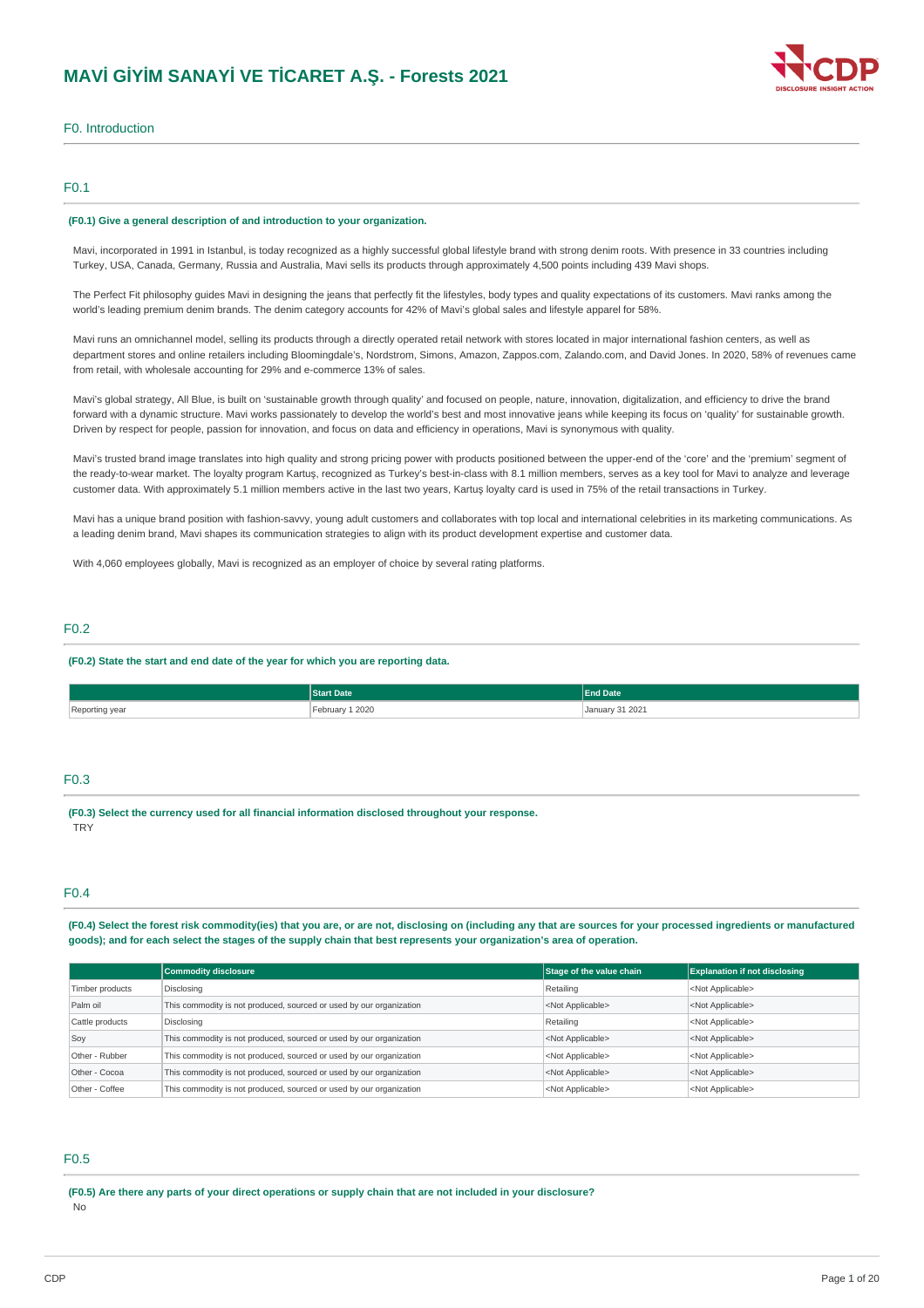# F1.1

# **(F1.1) How does your organization produce, use or sell your disclosed commodity(ies)?**

### **Timber products**

**Activity** Distributing/packaging Retailing/onward sale of commodity or product containing commodity

### **Form of commodity**

Paper Primary packaging Secondary packaging Cellulose-based textile fiber

### **Source**

Contracted suppliers (manufacturers)

### **Country/Area of origin**

Germany Israel Russian Federation Turkey

# **% of procurement spend**

Don't know

### **Comment**

Country / area of origin is only valid for packaging materials.

### **Cattle products**

## **Activity**

Retailing/onward sale of commodity or product containing commodity

#### **Form of commodity**

Hides/leather

#### **Source**

Contracted suppliers (manufacturers)

#### **Country/Area of origin**

Turkey

# **% of procurement spend**

Don't know

### **Comment**

Country / area of origin is only valid for accessory product group which comprises 93.7% of our leather consumption.

# F1.2

(F1.2) Indicate the percentage of your organization's revenue that was dependent on your disclosed forest risk commodity(ies) in the reporting year.

|                    | % of revenue dependent on<br>commodity | Comment                                                                                                                                                                                                  |
|--------------------|----------------------------------------|----------------------------------------------------------------------------------------------------------------------------------------------------------------------------------------------------------|
| Timber<br>products | 100%                                   | The percentage is given as 100% due to the fact that all our products contain packaging in some way. The revenue percentage belonging to other Timber Product<br>category commodities are not disclosed. |
| Palm oil           | <not applicable=""></not>              | <not applicable=""></not>                                                                                                                                                                                |
| Cattle<br>products | Please select                          |                                                                                                                                                                                                          |
| Soy                | <not applicable=""></not>              | <not applicable=""></not>                                                                                                                                                                                |
| Other -<br>Rubber  | <not applicable=""></not>              | <not applicable=""></not>                                                                                                                                                                                |
| Other -<br>Cocoa   | <not applicable=""></not>              | <not applicable=""></not>                                                                                                                                                                                |
| Other -<br>Coffee  | <not applicable=""></not>              | <not applicable=""></not>                                                                                                                                                                                |

# F1.5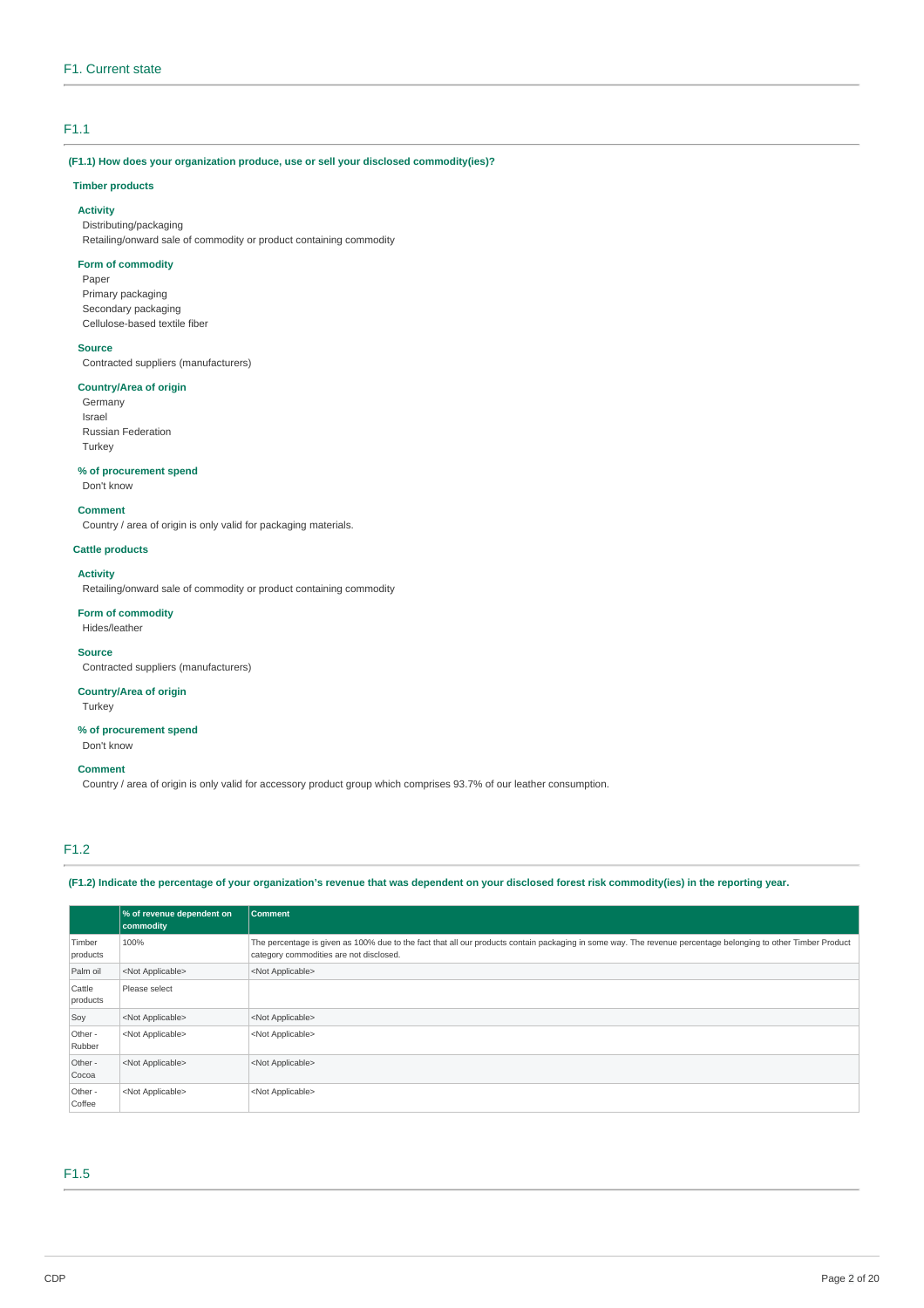### **(F1.5) Does your organization collect production and/or consumption data for your disclosed commodity(ies)?**

|                 | Data availability/Disclosure           |
|-----------------|----------------------------------------|
| Timber products | Consumption data available, disclosing |
| Palm oil        | <not applicable=""></not>              |
| Cattle products | Consumption data available, disclosing |
| Soy             | <not applicable=""></not>              |
| Other - Rubber  | <not applicable=""></not>              |
| Other - Cocoa   | <not applicable=""></not>              |
| Other - Coffee  | <not applicable=""></not>              |

# F1.5a

# **(F1.5a) Disclose your production and/or consumption data.**

**Forest risk commodity** Timber products

**Data type**

Consumption data

**Volume** 2093

**Metric**

Metric tons

# **Data coverage**

Full commodity production/consumption

**Please explain**

<Not Applicable>

### **Forest risk commodity** Cattle products

**Data type**

Consumption data

**Volume** 23.89

# **Metric**

Metric tons

# **Data coverage**

Full commodity production/consumption

# **Please explain**

<Not Applicable>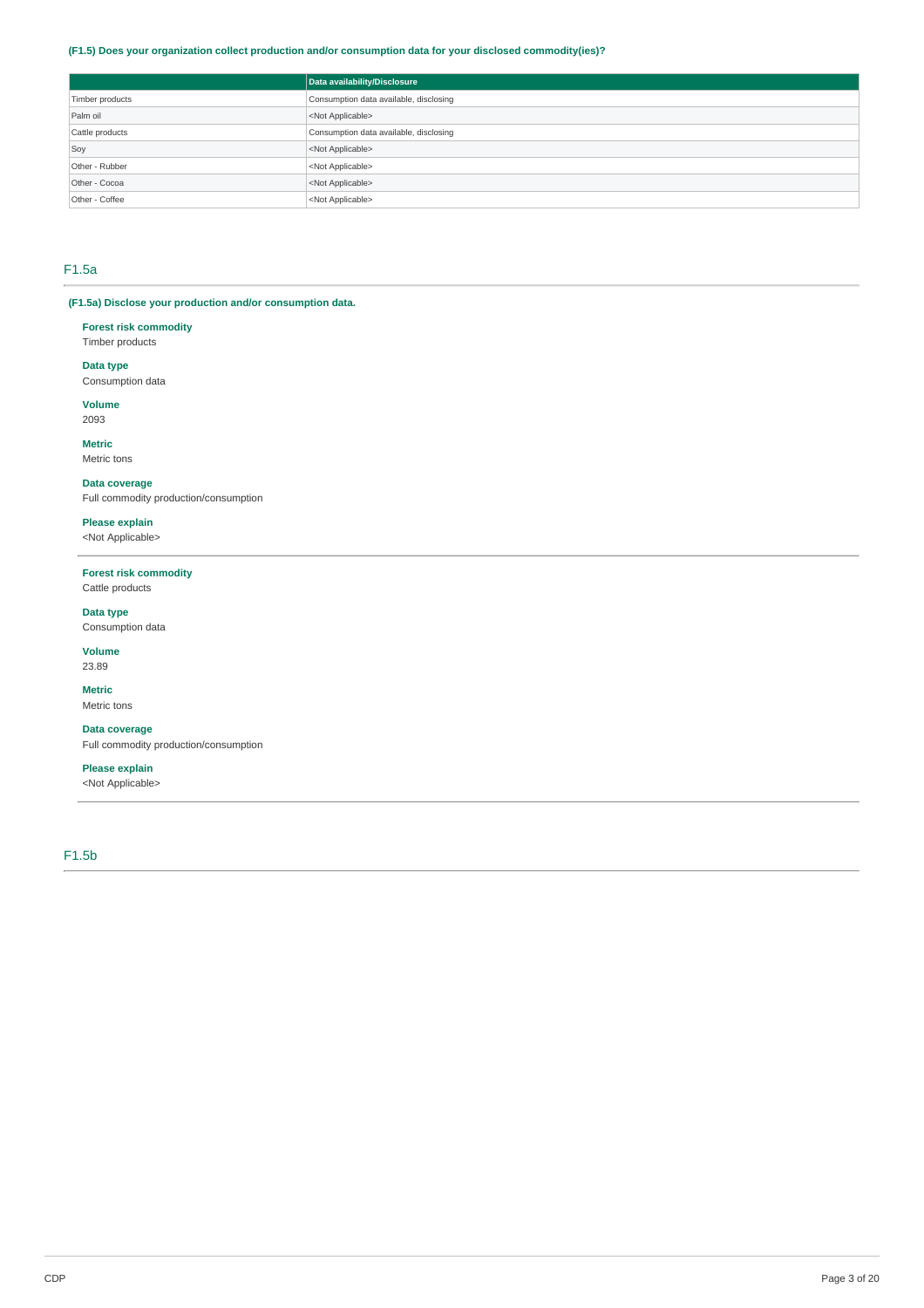(F1.5b) For your disclosed commodity(ies), indicate the percentage of the production/consumption volume sourced by national and/or sub-national jurisdiction of **origin.**

**Forest risk commodity** Timber products

**Country/Area of origin** Any other countries/areas

#### **State or equivalent jurisdiction** <Not Applicable>

**% of total production/consumption volume**

65.4

### **Please explain**

The percentage given indicates our paper and cardboard use for letters, envelopes, shopping bags, and cardboard boxes for the year 2020. These products originate from Turkey, Germany, Russia, and Israel.

**Forest risk commodity**

Timber products

**Country/Area of origin** Unknown origin

**State or equivalent jurisdiction** <Not Applicable>

**% of total production/consumption volume**

34.6

#### **Please explain**

The percentage given indicates our cellulose-based fiber (tencel, modal, lyocell, viscose) and paper consumption for our products for the year 2020.

**Forest risk commodity** Cattle products

**Country/Area of origin**

Any other countries/areas

# **State or equivalent jurisdiction**

<Not Applicable>

**% of total production/consumption volume** 93.7

#### **Please explain**

The percentage given indicates the genuine leather used for belts and wallets for the year 2020. All leather used for these products originate from Turkey. Compared to other materials, Mavi's leather use is insignificant. Leather constitutes only 0.17% of Mavi's material footprint and 7.3% of Mavi's material footprint stemming from accessories product category.

**Forest risk commodity**

Cattle products

**Country/Area of origin** Unknown origin

#### **State or equivalent jurisdiction**

<Not Applicable>

**% of total production/consumption volume**

6.3

### **Please explain**

The percentage given indicates the genuine leather used for leather parts in our other products for the year 2020. Compared to other materials, Mavi's leather use is insignificant. Leather constitutes only 0.17% of Mavi's material footprint and 7.3% of Mavi's material footprint stemming from accessories product category.

# F1.6

**(F1.6) Has your organization experienced any detrimental forests-related impacts?** No

# F2. Procedures

### F2.1

**(F2.1) Does your organization undertake a forests-related risk assessment?** Yes, forests-related risks are assessed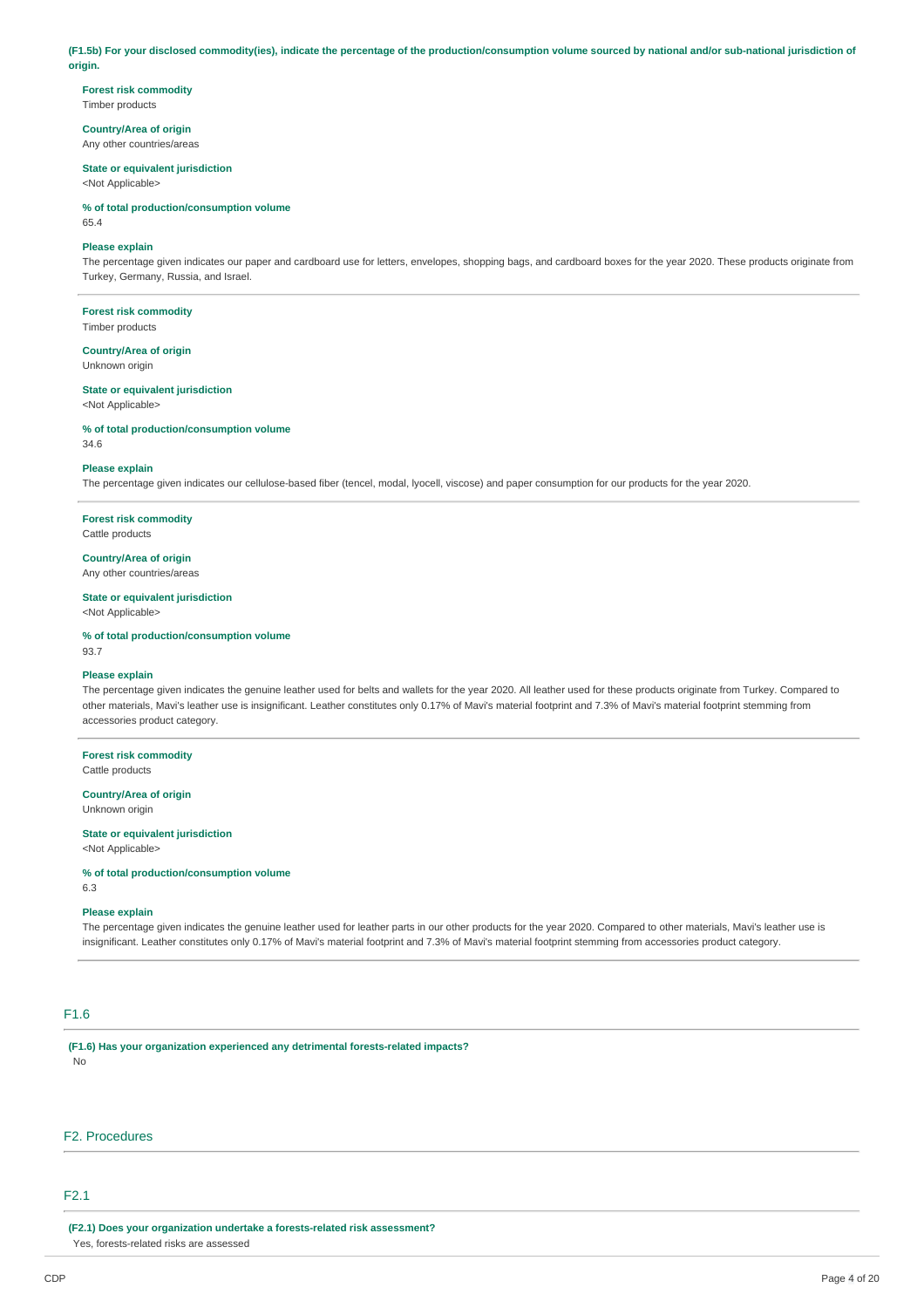# F2.1a

**(F2.1a) Select the options that best describe your procedures for identifying and assessing forests-related risks.**

### **Timber products**

#### **Value chain stage**

Direct operations Supply chain Other parts of the value chain

# **Coverage**

Full

### **Risk assessment procedure**

Assessed as part of an established enterprise risk management framework

#### **Frequency of assessment**

Annually

**How far into the future are risks considered?**

3 to 6 years

# **Tools and methods used**

Internal company methods

#### **Please explain**

Mavi has established an Early Identification of Risk Committee under its Board of Directors. The Committee identifies the risks that may jeopardize the Company's existence, development and continuity ahead of time, thereby supporting the Board of Directors' implementation of risk-mitigation and management measures. The Committee reports to the Board of Directors at each meeting of the Board, and the Company forwards these reports to the independent auditors. The Board of Directors regularly assesses the risks that the Company faces based on the information provided by the Committee. Responsibility for the management and reporting of risks is supervised by the CFO in coordination with other departments. The risks are prioritized according to periodical reports at the meetings, and action plans and responsible departments are determined, and monitored with Critical Risk Indicators. The principal risks that the company is exposed to are categorized and followed under four main headings: financial risks, reputation risks, strategic and operational risks, and legal risks. Risks associated with timber products are defined under financial, reputation, strategic and operational risks headings.

#### **Cattle products**

## **Value chain stage**

Direct operations Supply chain Other parts of the value chain

#### **Coverage** Full

# **Risk assessment procedure**

Assessed as part of an established enterprise risk management framework

# **Frequency of assessment**

Annually

# **How far into the future are risks considered?**

3 to 6 years

# **Tools and methods used**

Internal company methods

### **Please explain**

Mavi has established an Early Identification of Risk Committee under its Board of Directors. The Committee identifies the risks that may jeopardize the Company's existence, development and continuity ahead of time, thereby supporting the Board of Directors' implementation of risk-mitigation and management measures. The Committee reports to the Board of Directors at each meeting of the Board, and the Company forwards these reports to the independent auditors. The Board of Directors regularly assesses the risks that the Company faces based on the information provided by the Committee. Responsibility for the management and reporting of risks is supervised by the CFO in coordination with other departments. The risks are prioritized according to periodical reports at the meetings, and action plans and responsible departments are determined, and monitored with Critical Risk Indicators. The principal risks that the company is exposed to are categorized and followed under four main headings: financial risks, reputation risks, strategic and operational risks, and legal risks. Risks associated with cattle products are defined under financial, reputation, strategic and operational risks headings.

# F2.1b

**(F2.1b) Which of the following issues are considered in your organization's forests-related risk assessment(s)?**

#### **Availability of forest risk commodities**

#### **Relevance & inclusion**

Relevant, always included

#### **Please explain**

We use timber products in the form of cellulose-based fibers and packaging materials. We use cattle products in the form of leather for accessories and leather parts in our products. The availability of cellulose-based fibers and leather is assessed as part of our established enterprise risk management framework under the main risk heading "Strategic and Operational Risks" and explored in the risk definition "Inability to reach the product needed within the framework of the supply chain, resulting loss of sale" and measured through the duration (days) passed without procuring the desired product.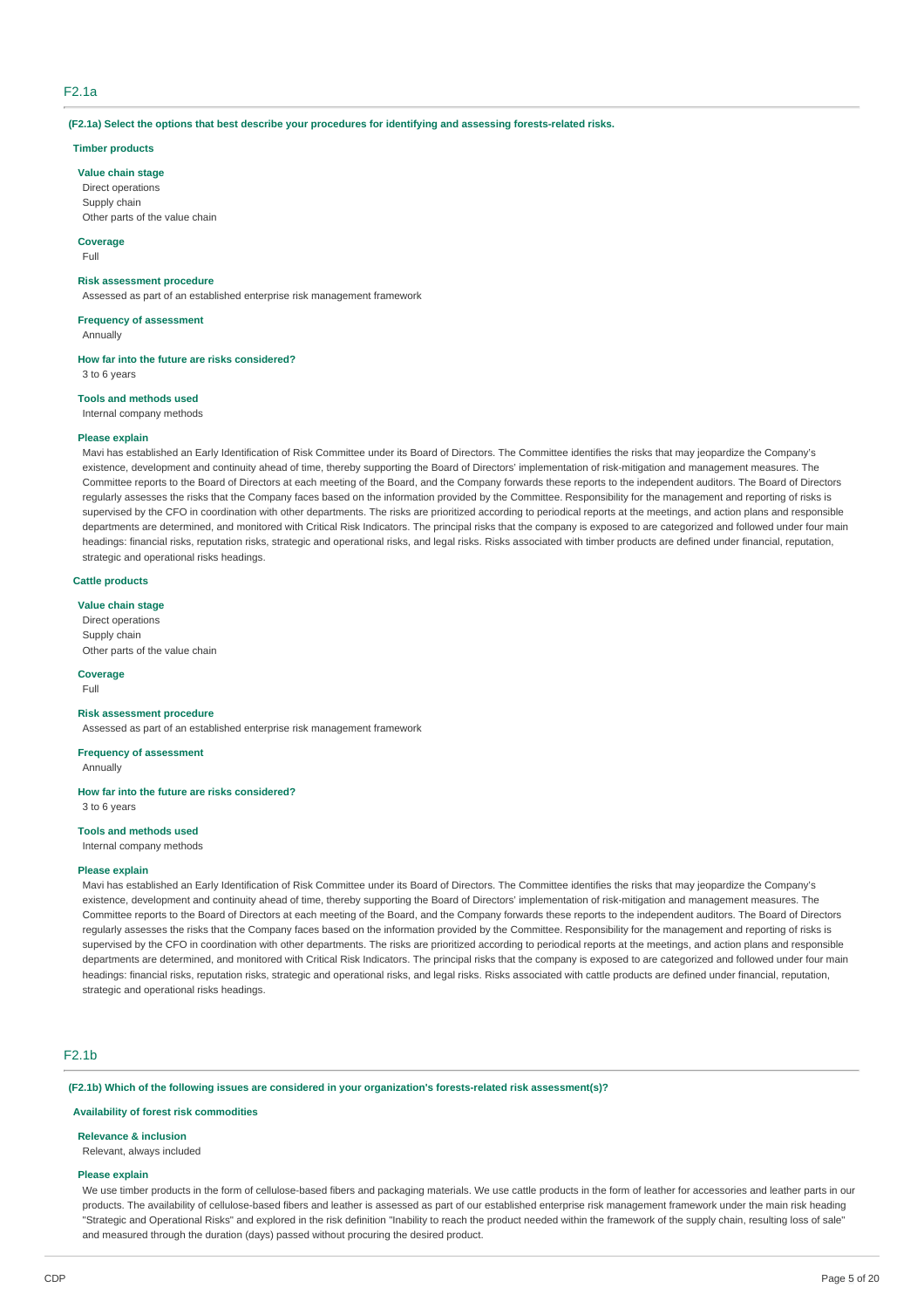#### **Quality of forest risk commodities**

#### **Relevance & inclusion**

Relevant, always included

#### **Please explain**

We use timber products in the form of cellulose-based fibers and packaging materials. We use cattle products in the form of leather for accessories and leather parts in our products. The availability of quality cellulose-based fibers and quality leather is assessed as part of our established enterprise risk management framework under the main risk heading "Strategic and Operational Risks" and explored in the risk definition "Inability to reach the product needed within the framework of the supply chain, resulting loss of sale" and measured through the duration (days) passed without procuring the desired product.

#### **Impact of activity on the status of ecosystems and habitats**

**Relevance & inclusion**

Relevant, not included

### **Please explain**

We are still exploring the impact of the activity on the ecosystems and habitats of the forest risk commodities that we consume.

#### **Regulation**

**Relevance & inclusion**

Relevant, always included

#### **Please explain**

Mavi monitors the legal requirements related to forest risk commodities in the markets where it operates. Regulation risks are assessed under the main risk heading "Legal Risks" and explored under risk definition "Non-compliance with legal or regulatory requirements with serious consequences such as fines, additional tax burden, lawsuits including class action, incarceration of company leaders, loss of reputation or market share."

### **Climate change**

#### **Relevance & inclusion**

Relevant, always included

#### **Please explain**

We use timber products in the form of cellulose-based fibers and packaging materials. We use cattle products in the form of leather for accessories and leather parts in our products. The effects of climate change on cellulose-based fibers and leather are assessed as part of our established enterprise risk management framework under the main risk heading financial risks and explored in the risk definition " % increase of sustainable raw material costs due to chronic physical effects of climate change and due to rising demand for said materials".

#### **Impact on water security**

**Relevance & inclusion**

### Not considered

#### **Please explain**

Risks related to impact on water security is not yet considered.

#### **Tariffs or price increases**

**Relevance & inclusion**

Relevant, always included

#### **Please explain**

We use timber products in the form of cellulose-based fibers and packaging materials. We use cattle products in the form of leather for accessories and leather parts in our products. The price increase of cellulose-based fibers and leather is assessed as part of our established enterprise risk management framework under the main risk heading "Strategic and Operational Risks" and explored in the risk definition "Inability to reach the product needed within the framework of the supply chain, resulting in loss of sale" and measured through the duration (days) passed without procuring the desired product.

#### **Loss of markets**

#### **Relevance & inclusion**

Relevant, always included

## **Please explain**

Mavi monitors the legal requirements related to forest risk commodities in the markets where it operates. "Loss of markets" is assessed under the main risk heading "Legal Risks" and explored under the risk definition "Non-compliance with legal or regulatory requirements with serious consequences such as fines, additional tax burden, lawsuits including class action, incarceration of company leaders, loss of reputation or market share."

#### **Leakage markets**

### **Relevance & inclusion**

Not considered

# **Please explain**

Leakage markets risks are not yet considered.

### **Brand damage related to forest risk commodities**

**Relevance & inclusion**

# Relevant, always included

# **Please explain**

We use timber products in the form of cellulose-based fibers and packaging materials. We use cattle products in the form of leather for accessories and leather parts in our products. Brand damage related to forest risk commodities is assessed as part of our established enterprise risk management framework under the main risk heading reputation risks and explored in the risk definition "Permanent damage to reputation due to actions taken on sustainable products, climate change, circular economy, biodiversity, waste management, and chemicals that do not meet customer expectations ".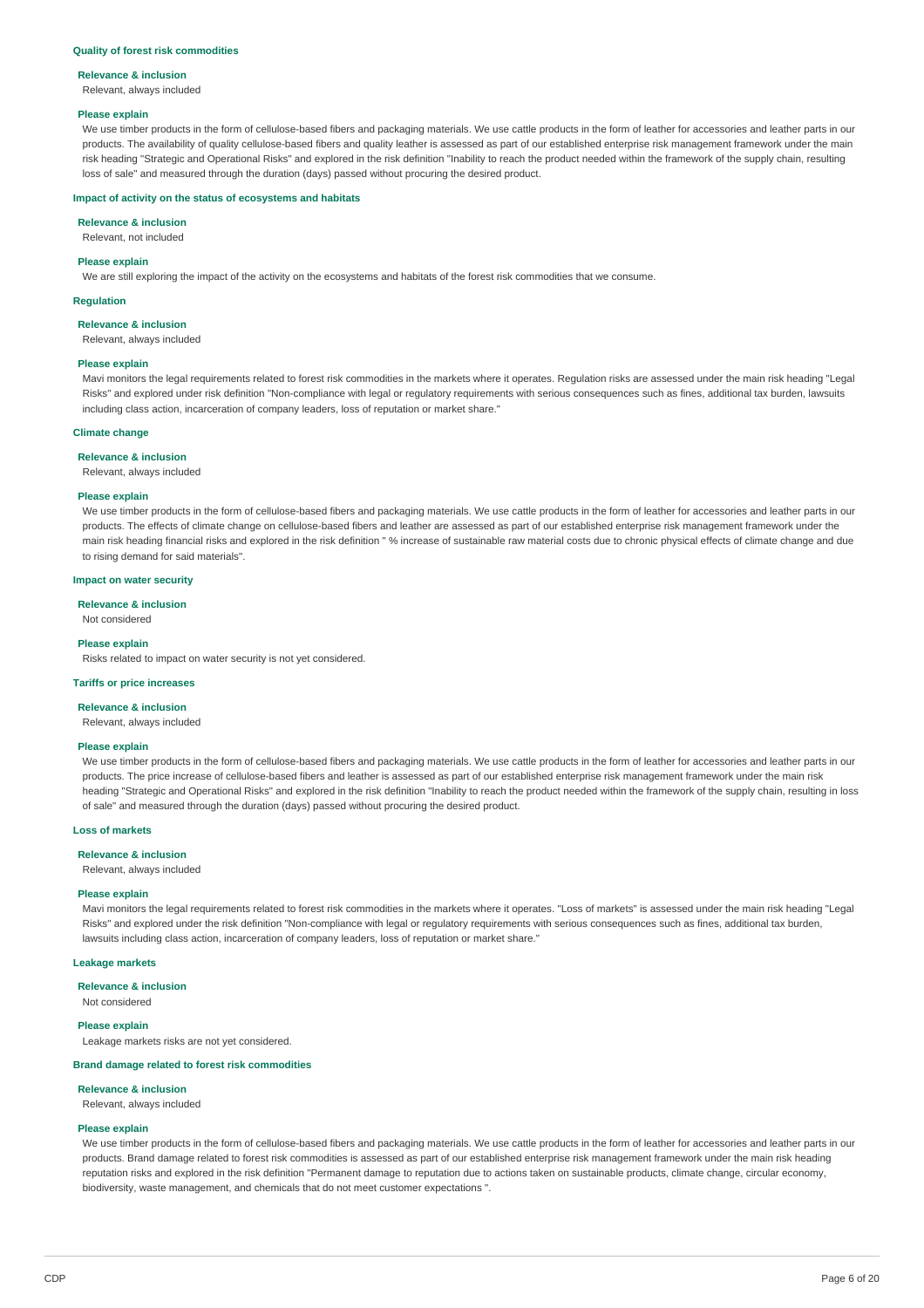#### **Corruption**

#### **Relevance & inclusion**

Relevant, always included

#### **Please explain**

Mavi monitors the legal requirements related to forest risk commodities in the markets where it operates. "Corruption risks" are assessed under the main risk heading "Legal Risks" and explored under the risk definition "Non-compliance with legal or regulatory requirements with serious consequences such as fines, additional tax burden, lawsuits including class action, incarceration of company leaders, loss of reputation or market share".

### **Social impacts**

#### **Relevance & inclusion**

Not relevant, explanation provided

#### **Please explain**

We are still exploring the social impact of the forest risk commodities that we consume.

**Other, please specify**

### **Relevance & inclusion**

Not considered

# **Please explain**

### F2.1c

**(F2.1c) Which of the following stakeholders are considered in your organization's forests-related risk assessments?**

#### **Customers**

**Relevance & inclusion**

Relevant, always included

#### **Please explain**

Competition within the apparel and lifestyle markets is getting more intense day by day. At Mavi, we recognize the risk of failure to respond to our customers' heightened awareness about forest-related issues, which could lead to lower demand for our products and decrease in our revenues. We created our sustainable "All Blue" collection, which includes products made with more efficient processes and manufactured with more sustainable materials to address our customers' demand for sustainable products. We engage with our customers on forestry-related issues via our annual report, advertisements, donations and collaborations, as well as our website.

#### **Employees**

**Relevance & inclusion**

#### Relevant, always included

#### **Please explain**

Our employees' actions are essential for our environmental performance. Especially employees in purchasing roles need to have adequate knowledge to discern sustainable forestry applications regarding material purchases. Therefore, we engage our employees through internal capacity building presentations and seminars. We aim to obtain employee-driven initiatives that support our sustainability journey through these capacity-building presentations and seminars. One such initiative was to start using FSC 100% recycled cardboard boxes, which an employee proposed. In 2021, we will start a sustainability management training program, which includes a responsible raw material management module. The training will be delivered to the employees in partnership with a leading Turkish university.

#### **Investors**

**Relevance & inclusion**

# Relevant, always included

#### **Please explain**

As a public company, our investors' opinion on our environmental performance is important to us. We are in the phase of creating our sustainable materials strategy and we took the first steps toward it by converting our cardboard boxes that previously used conventional cardboard to those made with FSC 100% recycled cardboard. Targets related to our cellulose-based fibers use are in the process of being defined. We engage with our investors via annual reports, financial presentations, and investor meeting days.

#### **Local communities**

#### **Relevance & inclusion**

Relevant, always included

### **Please explain**

Mavi is a brand connected with its local community. 80% of our products are sourced locally from Turkey. Possible forest-related issues within our local community could tarnish our reputation. We engage with our local community on forestry related issues via our annual report, advertisements, donations and collaborations, as well as our website.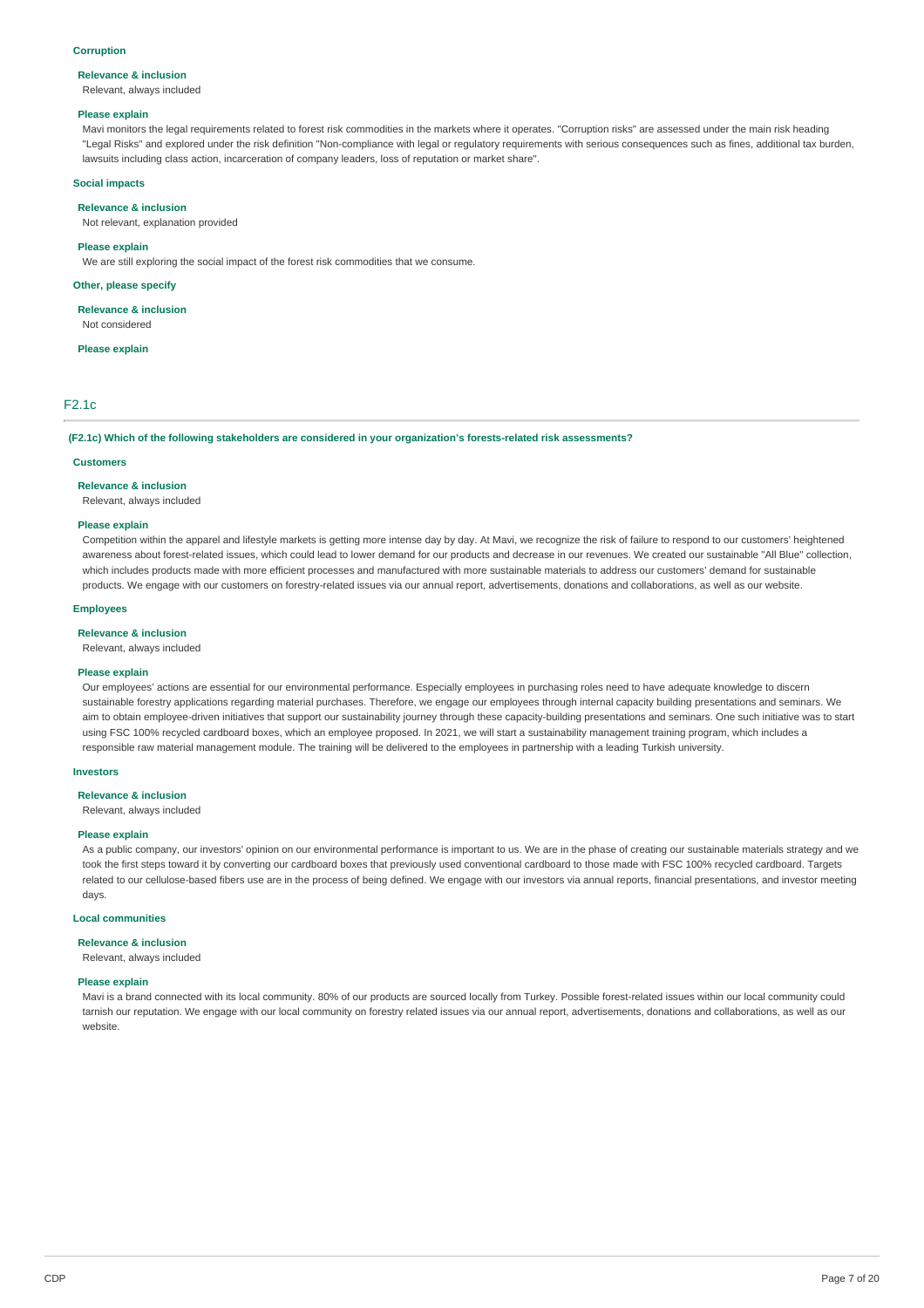# **Relevance & inclusion**

Relevant, always included

#### **Please explain**

NGOs are important stakeholders for managing environmental risks as they can provide impartial guidance and publicity regarding these issues. We have an active engagement with a research organization on ecosystem conservation. As a Mediterranean fashion brand, Mavi has supported the activities of the Ecological Research Society (EKAD) with the Indigo Turtles project since 2014, helping to protect the endangered sea turtles. The aim of the project, which raises awareness about biodiversity, is to protect and ensure the continuity of the Caretta caretta and Chelonia Mydas, two species of sea turtles native to the Mediterranean for 110 million years. EKAD, which focuses its activities on Belek, the largest nesting area in the Mediterranean, has helped over 800 thousand Caretta caretta make it to the sea in the last 21 years. We are the supporter of ÇEVKO-Foundation of Environmental Protection and Recycling Packaging Waste for packaging recycling. Mavi running team, which consists 27 employees, ran for charity at the Vodafone Istanbul Marathon to support the "Tree Brotherhood" project of the Tema Foundation (Turkish Foundation for Combating Soil Erosion). The team raised TL 17,143 from 228 donors in the last Marathon organized in 2019, supporting the nature education of 171 children by helping them plant their own saplings in the Adım Adım Children's Memorial Forest in Edirne. Our engagements with NGOs are direct and concentrate on creating collaborations that raise awareness on specific issues in their focus.

### **Other forest risk commodity users/producers at a local level**

#### **Relevance & inclusion**

Relevant, not included

#### **Please explain**

We are still exploring forest-related impacts arising from our supply chain. Other forest risk commodity users at a local level will be added to our risk assessment once we have adequate data, which we expect to gather in the short term (0 to 3 years).

## **Regulators**

#### **Relevance & inclusion**

Relevant, always included

### **Please explain**

Regulators are actively considered in our risk assessment since they make the laws and regulations related to forests. Mavi monitors the legal requirements related to forests in the markets where it operates. We have not been subjected to any legal litigation related to forests. We engage regulators through legal disclosures and the Turkish government's public disclosure platform.

### **Suppliers**

#### **Relevance & inclusion**

Relevant, always included

#### **Please explain**

Suppliers are the stakeholders where our product and consequently our material impact originates from. Our suppliers' environmental performance is important to us. To better understand our supply chain in terms of environmental performance, we introduced our "Supplier Self-Assessment Questionnaire". The questionnaire had a total of 160 questions and was shared with all of our 115 tier 1 and 289 tier 2 suppliers. In the short term we aim to introduce environmental audits to our supply chain to improve the reliability of the environmental data provided by our suppliers. In the mid-term we aim to introduce incentives to suppliers that are exemplary in terms of their environmental performance. With our All Blue strategy, we aim to become a transformative force across our entire supply chain.

#### **Other stakeholders, please specify**

# **Relevance & inclusion**

Not considered

### **Please explain**

#### F3. Risks and opportunities

# F3.1

(F3.1) Have you identified any inherent forests-related risks with the potential to have a substantive financial or strategic impact on your business?

|                 | <b>Risk identified?</b>   |
|-----------------|---------------------------|
| Timber products | Yes                       |
| Palm oil        | <not applicable=""></not> |
| Cattle products | Yes                       |
| Soy             | <not applicable=""></not> |
| Other - Rubber  | <not applicable=""></not> |
| Other - Cocoa   | <not applicable=""></not> |
| Other - Coffee  | <not applicable=""></not> |

## F3.1a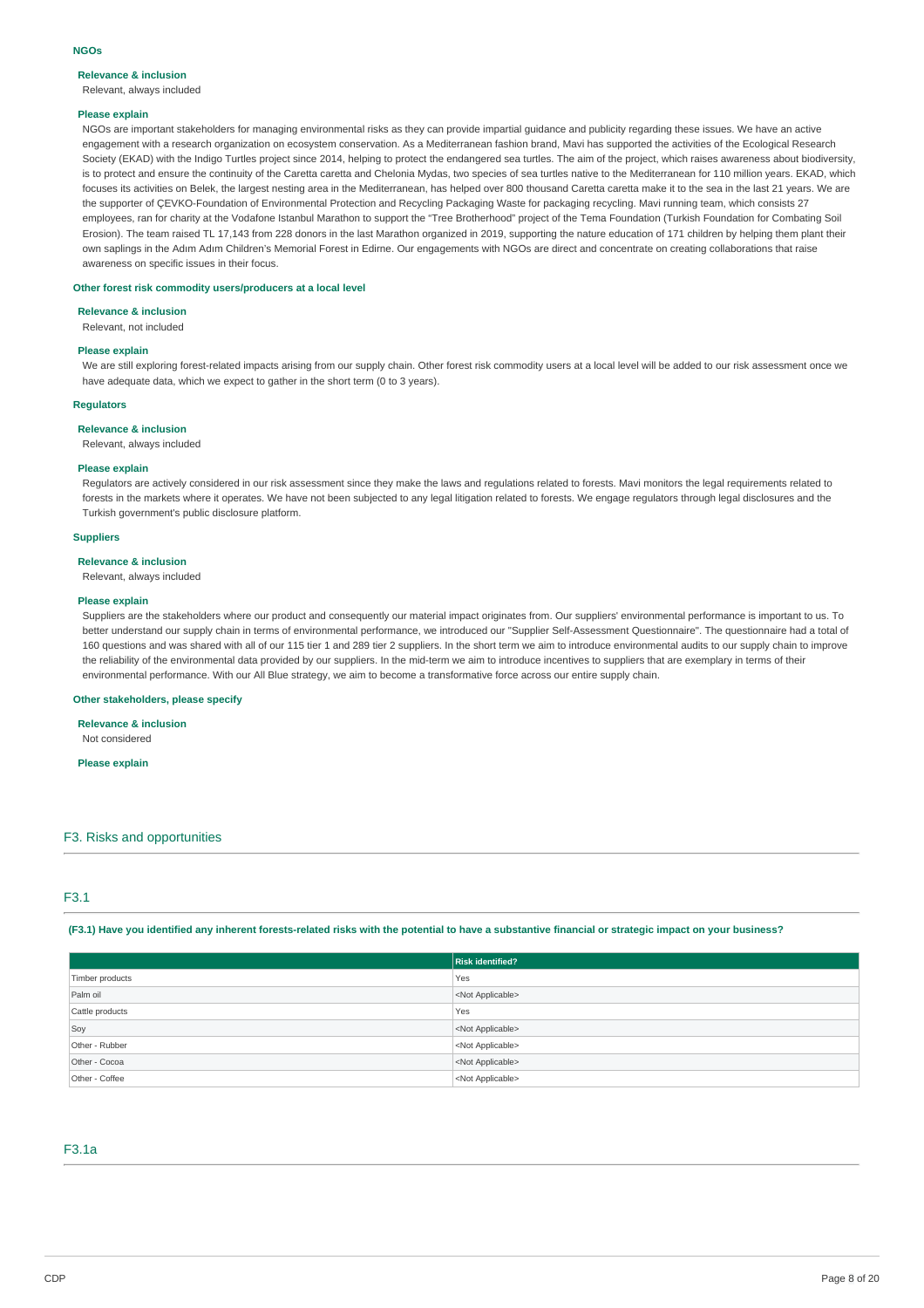#### **(F3.1a) How does your organization define substantive financial or strategic impact on your business?**

Mavi defines substantive financial or strategic impacts as impacts of such magnitude that may jeopardize Mavi's existence, development and especially, continuity,

The major risks that the company is exposed to are categorized under four main headings: financial risks (exchange rate, liquidity, loans, interest rates and commodity prices), reputation risks, operational and strategic risks, and legal risks. The Early Identification of Risk Committee and the Board of Directors are periodically briefed about such risks.

All risk headings have internal quantifiable indicators that describe the severity of impact. Our risk management process applies to both our direct operations and supply chain. "% increase of sustainable raw material costs due to chronic physical effects of climate change and rising demand for said materials" can be given as an example of a risk definition with a quantifiable indicator. 100% for this risk would be a substantive financial and strategic impact.

# F3.1b

(F3.1b) For your disclosed forest risk commodity(ies), provide details of risks identified with the potential to have a substantive financial or strategic impact on **your business, and your response to those risks.**

**Forest risk commodity** Timber products

**Type of risk** Reputational and markets

#### **Geographical scale** Global

**Where in your value chain does the risk driver occur?**

Direct operation

**Primary risk driver** Shifts in consumer preference

**Primary potential impact**

Disruption to sales

## **Company-specific description**

Deforestation is now a part of the sustainability measures that purpose-driven customers are aware of. Our customer base, especially in Europe and North America, is becoming more and more careful about the environmental impact of the companies that they support by purchasing their products. If Mavi fails to deliver its stance on deforestation, it could result in decreased sales.

## **Timeframe**

>6 years

### **Magnitude of potential impact**

Medium-low

**Likelihood**

Likely

**Are you able to provide a potential financial impact figure?** Yes, a single figure estimate

# **Potential financial impact (currency)**

24020000

**Potential financial impact figure - minimum (currency)** <Not Applicable>

**Potential financial impact figure - maximum (currency)** <Not Applicable>

### **Explanation of financial**

It is quite difficult to estimate an accurate financial figure for the risk of losing revenues due to changing customer behavior, driven by heightened awareness of deforestation. A 1% decrease in sales due to lower demand means losing approximately TRY 24 million in revenues.

#### **Primary response to risk**

New product/technology development

### **Description of response**

At Mavi, we strive to introduce sustainable products in the markets where we operate. Our sustainable All Blue collection more than doubled in scope and product variety in 2020. The denim products in the All Blue collection are made with innovative techniques, consuming less water and energy, and each pair of jeans is also all-vegan. Tencel modal and lyocell fibers are known for their forest preserving qualities since they are made from timber harvested from sustainably managed forests. These fibers are used in our All Blue collection.

## **Cost of response**

800000

### **Explanation of cost of response**

The amount represents payments made to three specialist employees, who research and innovate to create our All Blue collection.

### **Forest risk commodity**

Cattle products

#### **Type of risk**

Reputational and markets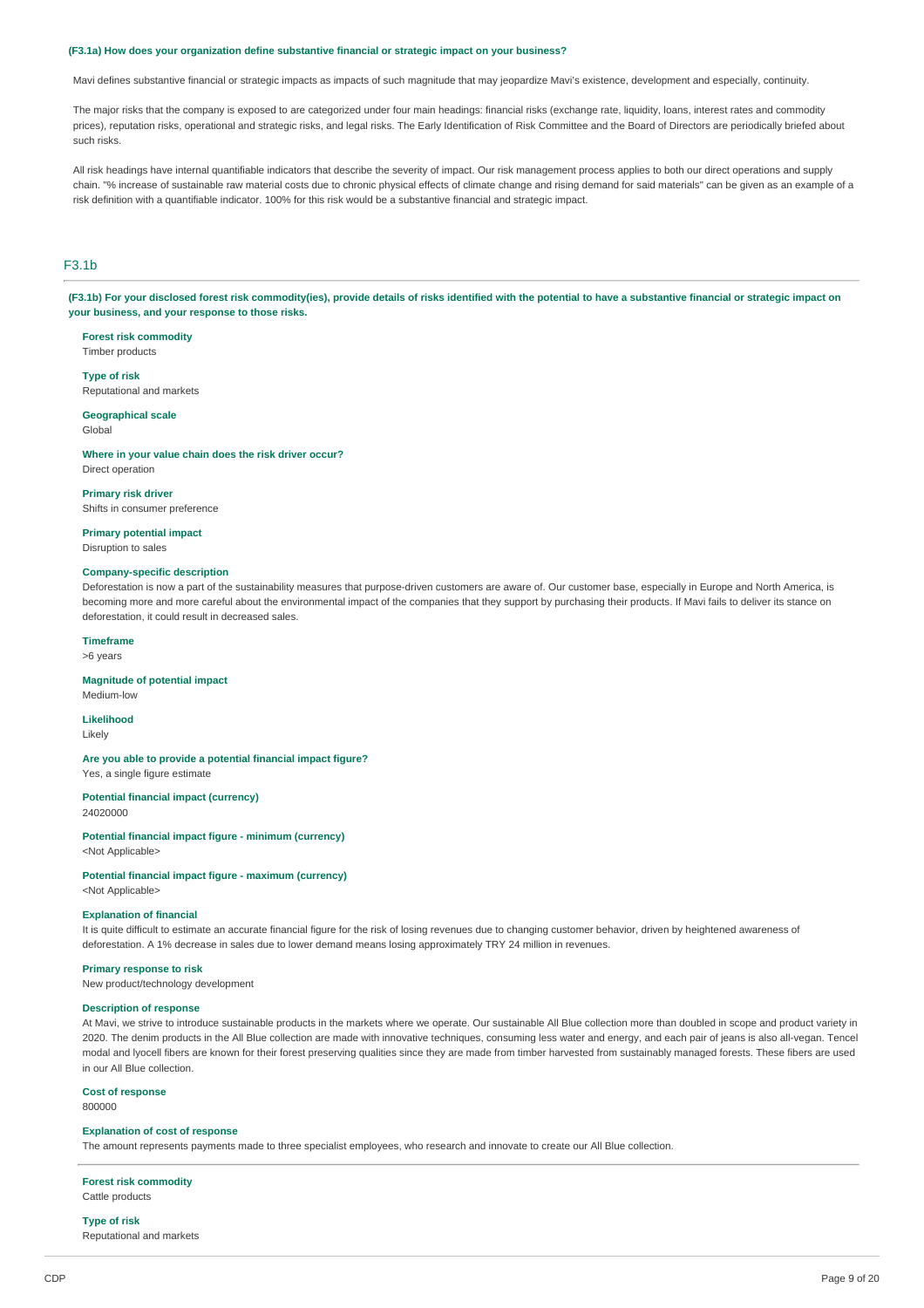# **Geographical scale**

Global

#### **Where in your value chain does the risk driver occur?** Direct operation

**Primary risk driver** Shifts in consumer preference

**Primary potential impact**

# Disruption to sales

#### **Company-specific description**

With the rise of the vegan movement, genuine leather products are getting bad publicity for containing animal-derived products. This trend can lead to a loss of sales.

**Timeframe**

>6 years

**Magnitude of potential impact** Medium-low

**Likelihood** About as likely as not

**Are you able to provide a potential financial impact figure?** Yes, a single figure estimate

#### **Potential financial impact (currency)** 24020000

**Potential financial impact figure - minimum (currency)** <Not Applicable>

# **Potential financial impact figure - maximum (currency)**

<Not Applicable>

#### **Explanation of financial**

It is quite difficult to estimate an accurate financial figure for the risk of losing revenues due to changing customer behavior, driven by heightened awareness of deforestation. A 1% decrease in sales due to lower demand means losing approximately TRY 24 million in revenues.

#### **Primary response to risk**

Implementation of environmental best practices in direct operations

### **Description of response**

Mavi avoids using genuine leather whenever possible. In 2020, we consumed 180 tonnes of polyurethane for our leather-looking products such as jackets, belts, bags, wallets, hats and accessories. This polyurethane use enables us to avoid using 180 tonnes of genuine leather per year. Our genuine leather use for 2020 is 23.9 tonnes. This means that only 11.7% of the leather looking materials that Mavi consumed in 2020 are actually genuine leather. Additionally, we are only using polyurethane and jacron back labels for our jeans. This way not only we reduce the environmental load of our jeans, we make them completely vegan

### **Cost of response**

 $\Omega$ 

### **Explanation of cost of response**

Genuine leather costs are higher compared to materials like jacron and polyurethane. We phased out leather without any investment. The number "0" is valid.

# F3.2

#### (F3.2) Have you identified any forests-related opportunities with the potential to have a substantive financial or strategic impact on your business?

|                 | Have you identified opportunities? |  |
|-----------------|------------------------------------|--|
| Timber products | Yes                                |  |
| Palm oil        | <not applicable=""></not>          |  |
| Cattle products | Yes                                |  |
| Soy             | <not applicable=""></not>          |  |
| Other - Rubber  | <not applicable=""></not>          |  |
| Other - Cocoa   | <not applicable=""></not>          |  |
| Other - Coffee  | <not applicable=""></not>          |  |

# F3.2a

(F3.2a) For your selected forest risk commodity(ies), provide details of the identified opportunities with the potential to have a substantive financial or strategic **impact on your business.**

**Forest risk commodity**

# Timber products

**Type of opportunity Efficiency** 

**Where in your value chain does the opportunity occur?** Supply chain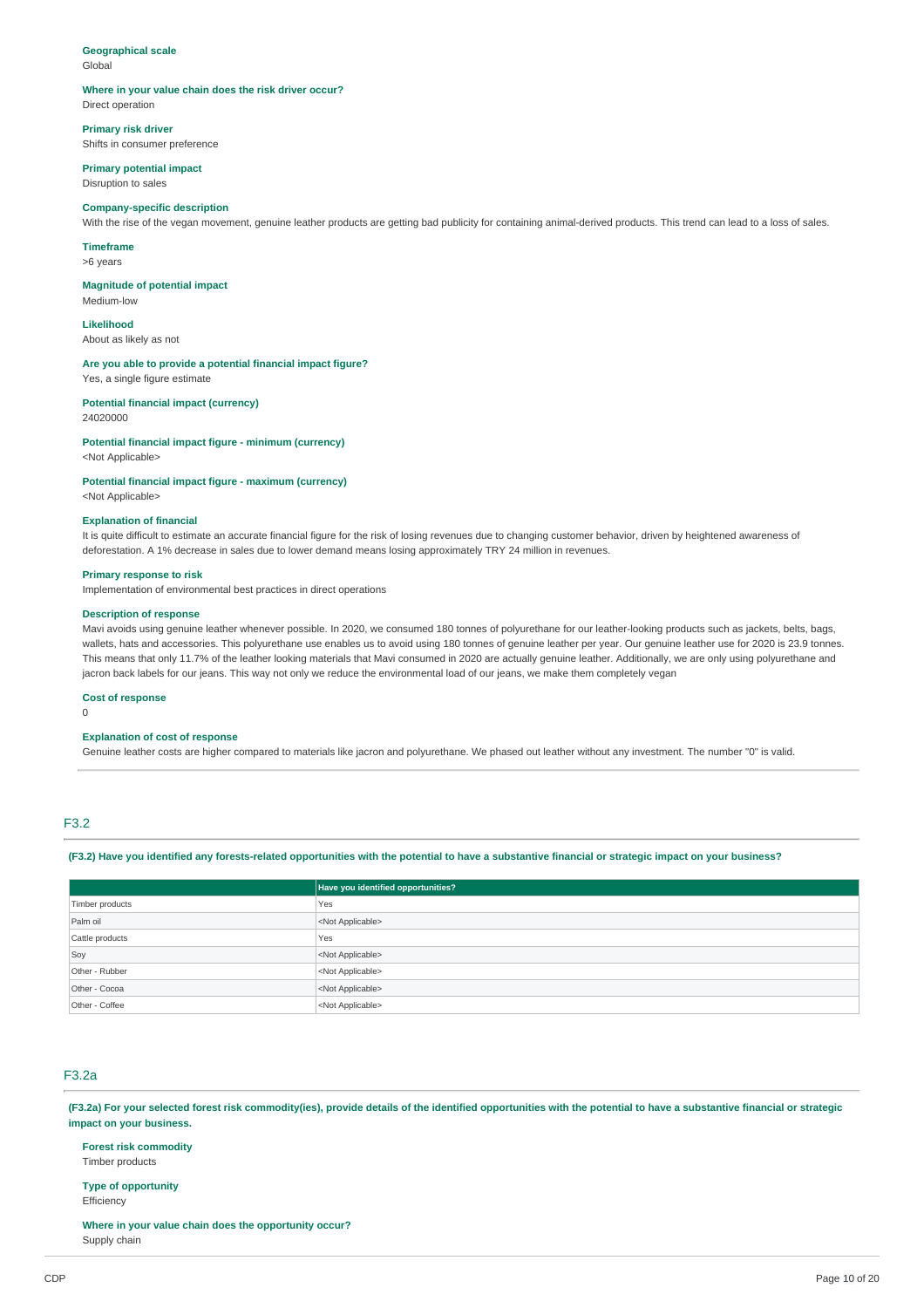#### **Primary forests-related opportunity**

Increased efficiency of manufacturing and/or distribution processes

# **Company-specific description & strategy to realize opportunity**

Mavi reuses 65% of the cardboard boxes that manufacturers use for delivery of Mavi's products. This enables us to avoid consuming 912 tons of cardboard boxes. Reusing cardboard boxes also create cost savings.

### **Estimated timeframe for realization**

Current - up to 1 year

### **Magnitude of potential impact**

Low

# **Likelihood**

Virtually certain

#### **Are you able to provide a potential financial impact figure?**

Yes, a single figure estimate

# **Potential financial impact figure (currency)**

5075495

# **Potential financial impact figure – minimum (currency)**

<Not Applicable>

#### **Potential financial impact figure – maximum (currency)** <Not Applicable>

#### **Explanation of financial impact figure**

Aside from reducing our material use and carbon footprint, reducing our cardboard box consumption by 65% creates approximately 5 million TRY savings. The financial impact is calculated based on the elimination of 912 tons of cardboard box, which cost TRY 5,561 per ton. We recently transitioned to FSC 100% Recycled materials for our cardboard boxes and product labels.

# **Forest risk commodity**

Cattle products

**Type of opportunity** Products & services

#### **Where in your value chain does the opportunity occur?**

Direct operation Supply chain

### **Primary forests-related opportunity**

Increased brand value

# **Company-specific description & strategy to realize opportunity**

With the rise of the vegan movement, genuine leather products are getting bad publicity for containing animal-derived products. Mavi's all vegan approach to jeans differentiates the brand and it can help increase Mavi's sales. Mavi avoids using genuine leather wherever possible. In 2020, we consumed 180 tonnes of polyurethane for our leather-looking products such as jackets, belts, bags, wallets, hats and accessories. This polyurethane use enables us to avoid using 180 tonnes of genuine leather per year. Our genuine leather use for 2020 is 23.9 tonnes. This means that only 11.7% of the leather looking materials that Mavi consumed in 2020 are actually genuine leather. Additionally, we are only using polyurethane and jacron back labels for our jeans. This way not only we reduce the environmental load of our jeans, we make them completely vegan.

#### **Estimated timeframe for realization**

Current - up to 1 year

# **Magnitude of potential impact**

Medium-low

**Likelihood** Virtually certain

# **Are you able to provide a potential financial impact figure?**

Yes, a single figure estimate

#### **Potential financial impact figure (currency)** 24020000

# **Potential financial impact figure – minimum (currency)**

<Not Applicable>

#### **Potential financial impact figure – maximum (currency)** <Not Applicable>

### **Explanation of financial impact figure**

It is quite difficult to estimate an accurate financial figure for the opportunity of gaining revenues due to changing customer behavior, driven by heightened awareness of deforestation and veganism. A 1% increase in sales due to higher demand means gaining approximately TRY 24 million in revenues.

# F4. Governance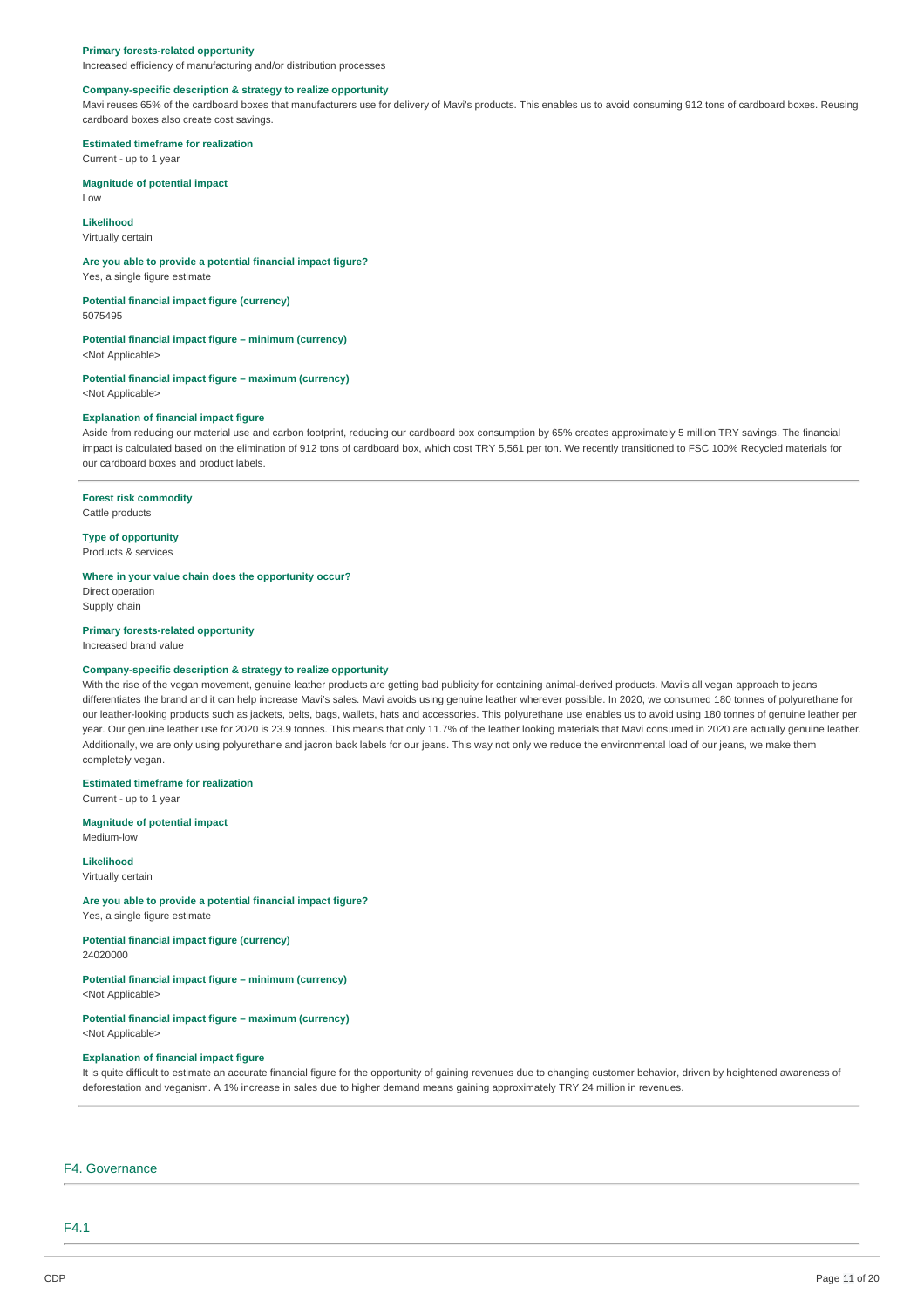# F4.1a

# (F4.1a) Identify the position(s) of the individual(s) (do not include any names) on the board with responsibility for forests-related issues.

| <b>Position</b><br>l of<br>individual                              | Please explain                                                                                                                                                                                                                                                                                                                                                                                                                                                                                                                                                                                                                                                                                                                                                                                                                                                    |
|--------------------------------------------------------------------|-------------------------------------------------------------------------------------------------------------------------------------------------------------------------------------------------------------------------------------------------------------------------------------------------------------------------------------------------------------------------------------------------------------------------------------------------------------------------------------------------------------------------------------------------------------------------------------------------------------------------------------------------------------------------------------------------------------------------------------------------------------------------------------------------------------------------------------------------------------------|
| Chief<br>Executive<br>Officer<br>(CEO)                             | Our CEO and Chief Brand Officer (CBO) are both members of our Board, Mavi Sustainability Committee and The Approval Committee. Established and authorized by the Board of Directors, Mavi<br>Sustainability Committee was founded to fulfill the duties of defining the sustainability strategy of Mavi, covering environmental, social and governance (ESG) aspects, and implementing, monitoring,<br>overseeing, reviewing, enhancing, and developing sustainability policy, goals and practices. The Committee reports to the Board of Directors. In 2020, our CEO and CBO announced the formation of<br>Mavi Sustainability Committee and six associated working groups, each focusing a different aspect of Mavi's sustainability journey. The Environment Working group is responsible for our forests<br>strategy, projects, targets and risk assessments. |
| Other,<br>please<br>specify<br>(Chief<br>Brand<br>Officer<br>(CBO) | Our CEO and Chief Brand Officer (CBO) are both members of our Board, Mavi Sustainability Committee and The Approval Committee. Established and authorized by the Board of Directors, Mavi<br>Sustainability Committee was founded to fulfill the duties of defining the sustainability strategy of Mavi, covering environmental, social and governance (ESG) aspects, and implementing, monitoring,<br>overseeing, reviewing, enhancing, and developing sustainability policy, goals and practices. The Committee reports to the Board of Directors. In 2020, our CEO and CBO announced the formation of<br>Mavi Sustainability Committee and six associated working groups, each focusing a different aspect of Mavi's sustainability journey. The Environment Working group is responsible for our forests<br>strategy, projects, targets and risk assessments. |

# F4.1b

#### **(F4.1b) Provide further details on the board's oversight of forests-related issues.**

| <b>Frequency that forests-</b><br>related issues are a<br>scheduled agenda item                                                                                        | Governance mechanisms into<br>$\mid$ which forests-related issues are $\mid$<br>integrated | Please explain                                                                                                                                                                                                                                                                                               |
|------------------------------------------------------------------------------------------------------------------------------------------------------------------------|--------------------------------------------------------------------------------------------|--------------------------------------------------------------------------------------------------------------------------------------------------------------------------------------------------------------------------------------------------------------------------------------------------------------|
| Reviewing and guiding major<br>Row Scheduled - some meetings<br>plans of action<br>Reviewing and quiding risk<br>management policies<br>Reviewing and quiding strategy |                                                                                            | The Sustainability Committee convenes at least twice a year as needed. The Committee Head issues the call to meeting and determines<br>the agenda items to be discussed. The Committee convenes with the absolute majority of the members in attendance. The Committee<br>reports to the Board of Directors. |

# F4.2

#### (F4.2) Provide the highest management-level position(s) or committee(s) with responsibility for forests-related issues (do not include the names of individuals).

| position(s)<br>and/or<br>committee(s) |                                                                                               | reporting to<br>the board on I<br>forests-<br><b>related</b><br>lissues | Name of the Responsibility Frequency of Please explain                                                                                                                                                                                                                                                                                                                                                                                                                                                                                                                                                                                                                                                                                |
|---------------------------------------|-----------------------------------------------------------------------------------------------|-------------------------------------------------------------------------|---------------------------------------------------------------------------------------------------------------------------------------------------------------------------------------------------------------------------------------------------------------------------------------------------------------------------------------------------------------------------------------------------------------------------------------------------------------------------------------------------------------------------------------------------------------------------------------------------------------------------------------------------------------------------------------------------------------------------------------|
| Chief<br>Executive<br>Officer (CEO)   | Both assessing   Half-yearly<br>and managing<br>forests-related<br>risks and<br>opportunities |                                                                         | The CEO is responsible for the company's strategic vision, which includes global product and market strategy. He also oversees day to day management of the<br>company's product procurement, recruitment of senior level management, marketing direction, sales strategy and investor relations. All of these divisions of Mavi's<br>business are related with forest-related issues and thus responsibility of managing the environmental factor for these business divisions is assigned to the CEO as<br>the highest executive in the corporate management of the company. The CEO, along with the Sustainability Committee, reports on progress, targets and goals<br>regarding forest-related issues to the board twice a year. |

# F4.3

#### (F4.3) Do you provide incentives to C-suite employees or board members for the management of forests-related issues?

|       | Provide incentives for management of forests-related issues    |  |
|-------|----------------------------------------------------------------|--|
| Row 1 | No, and we do not plan to introduce them in the next two years |  |

# F4.4

(F4.4) Did your organization include information about its response to forests-related risks in its most recent mainstream financial report? Yes (you may attach the report – this is optional)

MAVI FAALIYET RAPORU\_2020\_ENG.pdf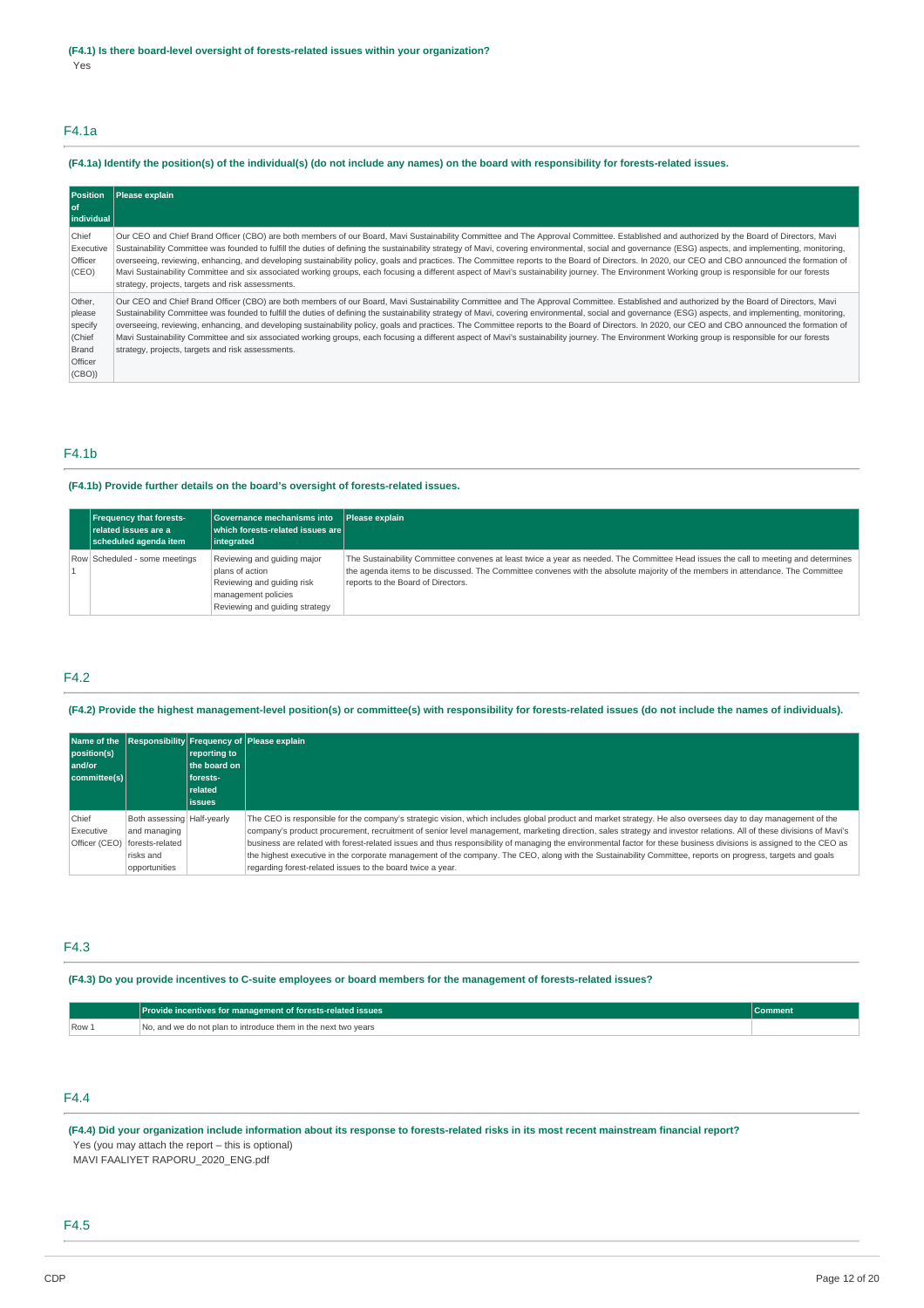### **(F4.5) Does your organization have a policy that includes forests-related issues?**

Yes, we have a documented forests policy, but it is not publicly available

# F4.5a

### **(F4.5a) Select the options to describe the scope and content of your policy.**

| <b>Scope</b> | <b>Content</b>                                                                                                                                                                                                     | <b>Please explain</b>                                                  |
|--------------|--------------------------------------------------------------------------------------------------------------------------------------------------------------------------------------------------------------------|------------------------------------------------------------------------|
|              | Row 1 Company-wide Recognition of the overall importance of forests and other natural ecosystems<br>Description of forest risk commodities, parts of the business, and stages of value-chain covered by the policy | Mavi's Forestry and Paper Products Policy is currently being prepared. |
|              | Description of forests-related standards for procurement                                                                                                                                                           |                                                                        |

# F4.5b

### (F4.5b) Do you have commodity specific sustainability policy(ies)? If yes, select the options that best describe their scope and content.

|                    | Do you have a commodity<br>specific sustainability policy? | <b>Scope</b>          | <b>Content</b>                                                                                                                                                                                                                                                       | Please explain                                                                                                                                                      |
|--------------------|------------------------------------------------------------|-----------------------|----------------------------------------------------------------------------------------------------------------------------------------------------------------------------------------------------------------------------------------------------------------------|---------------------------------------------------------------------------------------------------------------------------------------------------------------------|
| Timber<br>products | Yes                                                        | Company-<br>wide      | Recognition of potential business impact on forests and other<br>natural ecosystems<br>Description of forest risk commodities, parts of the business,<br>and stages of value-chain covered by the policy<br>Description of forests-related standards for procurement | Mavi's Forestry and Paper Products Policy is currently being prepared.                                                                                              |
| Palm oil           | <not applicable=""></not>                                  | $<$ Not<br>Applicable | <not applicable=""></not>                                                                                                                                                                                                                                            | <not applicable=""></not>                                                                                                                                           |
| Cattle<br>products | N <sub>o</sub>                                             | $<$ Not<br>Applicable | <not applicable=""></not>                                                                                                                                                                                                                                            | We don't have a cattle products specific policty at the moment. Conditions related to cattle<br>products are reviewed as part of our Global Procurement Principles. |
| Soy                | <not applicable=""></not>                                  | $<$ Not<br>Applicable | <not applicable=""></not>                                                                                                                                                                                                                                            | <not applicable=""></not>                                                                                                                                           |
| Other -<br>Rubber  | <not applicable=""></not>                                  | $<$ Not<br>Applicable | <not applicable=""></not>                                                                                                                                                                                                                                            | <not applicable=""></not>                                                                                                                                           |
| Other -<br>Cocoa   | <not applicable=""></not>                                  | $<$ Not<br>Applicable | <not applicable=""></not>                                                                                                                                                                                                                                            | <not applicable=""></not>                                                                                                                                           |
| Other -<br>Coffee  | <not applicable=""></not>                                  | $<$ Not<br>Applicable | <not applicable=""></not>                                                                                                                                                                                                                                            | <not applicable=""></not>                                                                                                                                           |

# F4.6

(F4.6) Has your organization made a public commitment to reduce or remove deforestation and/or forest degradation from its direct operations and/or supply **chain?**

No

#### F5. Business strategy

# F5.1

### (F5.1) Are forests-related issues integrated into any aspects of your long-term strategic business plan, and if so how?

|                        | Are forests-related issues integrated?                                                                                          | Long-term time<br>horizon (years) | Please explain                                                                                                      |
|------------------------|---------------------------------------------------------------------------------------------------------------------------------|-----------------------------------|---------------------------------------------------------------------------------------------------------------------|
| Long-term business     | No, forests-related issues not yet reviewed, but there are plans to do   <not applicable=""></not>                              |                                   | We are planning to review forests-related issues within the context of long-term business                           |
| objectives             | so in the next two years                                                                                                        |                                   | objectives inthe next two years.                                                                                    |
| Strategy for long-term | No, forests-related issues not yet reviewed, but there are plans to do <not applicable=""></not>                                |                                   | We are planning to review forests-related issues within the context of strategy for long term                       |
| objectives             | so in the next two years                                                                                                        |                                   | objectives in the next two years.                                                                                   |
| Financial planning     | No, forests-related issues not yet reviewed, but there are plans to do   <not applicable=""><br/>so in the next two years</not> |                                   | We are planning to review forests-related issues within the context of financial planning in the<br>next two years. |

### F6. Implementation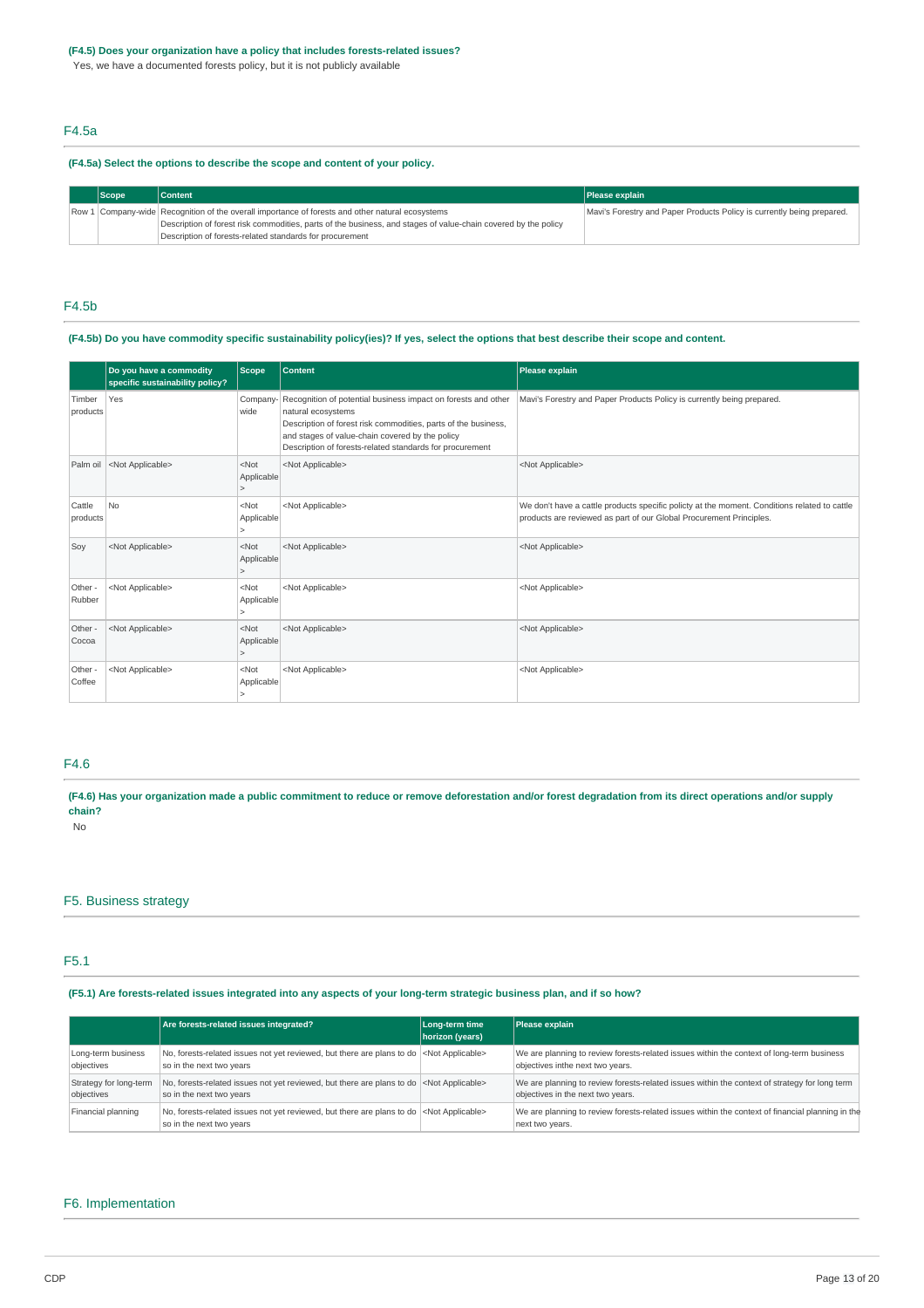# F6.1

(F6.1) Did you have any timebound and quantifiable targets for increasing sustainable production and/or consumption of your disclosed commodity(ies) that were **active during the reporting year?**

No

## F6.1b

### (F6.1b) Why do you not have target(s) for increasing sustainable production and/or consumption of your disclosed commodity(ies) and what are your plans to **develop these in the future?**

|                   | <b>Primary reason</b>                                                         | Please explain                                                                                                                                                                                                                                                                                                                                                                                                                                                                                                                                                                                             |
|-------------------|-------------------------------------------------------------------------------|------------------------------------------------------------------------------------------------------------------------------------------------------------------------------------------------------------------------------------------------------------------------------------------------------------------------------------------------------------------------------------------------------------------------------------------------------------------------------------------------------------------------------------------------------------------------------------------------------------|
| Timber            | We are planning<br>products to introduce a<br>target in the next<br>two years | We are planning to introduce a target to utilize only FSC certified materials for all of our cellulose-based packaging materials (product labels, envelopes, cardboard boxes, and paper<br>shopping bags). Recently, we converted all of our cardboard boxes to FSC 100% Recycled. After reviewing the design aspects, we will convert envelopes, paper shopping bags and<br>product labels to FSC certified versions as well. The target is expected to be implemented in the second half of 2021. Its progress will be measured by % of packaging materials<br>compliant with FSC certification by mass. |
|                   | Palm oil <not applicable=""></not>                                            | <not applicable=""></not>                                                                                                                                                                                                                                                                                                                                                                                                                                                                                                                                                                                  |
| Cattle            | Important but not<br>products an immediate<br>business priority               | When compared to other materials, Mavi's leather use is insignificant. Leather constitutes only 0.17% of Mavi's material footprint and 7.3% of Mavi's material footprint stemming from<br>accessories product category. Targets on leather use are important but not an immediate business priority.                                                                                                                                                                                                                                                                                                       |
| Soy               | <not applicable=""></not>                                                     | <not applicable=""></not>                                                                                                                                                                                                                                                                                                                                                                                                                                                                                                                                                                                  |
| Other -<br>Rubber | <not applicable=""></not>                                                     | <not applicable=""></not>                                                                                                                                                                                                                                                                                                                                                                                                                                                                                                                                                                                  |
| Other -<br>Cocoa  | <not applicable=""></not>                                                     | <not applicable=""></not>                                                                                                                                                                                                                                                                                                                                                                                                                                                                                                                                                                                  |
| Other -<br>Coffee | <not applicable=""></not>                                                     | <not applicable=""></not>                                                                                                                                                                                                                                                                                                                                                                                                                                                                                                                                                                                  |

# F6.2

# (F6.2) Do you have traceability system(s) in place to track and monitor the origin of your disclosed commodity(ies)?

|                    | Do you have system(s) in<br>place? | <b>Description of traceability system</b>                                                              | <b>Exclusions</b>           | <b>Description of exclusion</b>                                                |
|--------------------|------------------------------------|--------------------------------------------------------------------------------------------------------|-----------------------------|--------------------------------------------------------------------------------|
| Timber<br>products | Yes                                | We collect country level origin data from our tier 1 suppliers for our packaging<br>materials.         | Specific product<br>line(s) | Cellulose-based textile fibers are excluded from this traceability<br>system.  |
| Palm oil           | <not applicable=""></not>          | <not applicable=""></not>                                                                              | <not applicable=""></not>   | <not applicable=""></not>                                                      |
| Cattle<br>products | Yes                                | We collect country level origin data from our tier 1 suppliers for our leather use for<br>accessories. | Specific product<br>line(s) | Leather use in belts and wallets is excluded from this<br>traceability system. |
| Soy                | <not applicable=""></not>          | <not applicable=""></not>                                                                              | <not applicable=""></not>   | <not applicable=""></not>                                                      |
| Other -<br>Rubber  | <not applicable=""></not>          | <not applicable=""></not>                                                                              | <not applicable=""></not>   | <not applicable=""></not>                                                      |
| Other -<br>Cocoa   | <not applicable=""></not>          | <not applicable=""></not>                                                                              | <not applicable=""></not>   | <not applicable=""></not>                                                      |
| Other -<br>Coffee  | <not applicable=""></not>          | <not applicable=""></not>                                                                              | <not applicable=""></not>   | <not applicable=""></not>                                                      |

# F6.2a

# **(F6.2a) Provide details on the level of traceability your organization has for its disclosed commodity(ies).**

| <b>Forest risk commodity</b> | <b>Point to which commodity is traceable</b> | % of total production/consumption volume traceable |
|------------------------------|----------------------------------------------|----------------------------------------------------|
| Timber products              | Country                                      | 65.4                                               |
| Cattle products              | Country                                      | 93.7                                               |

# F6.3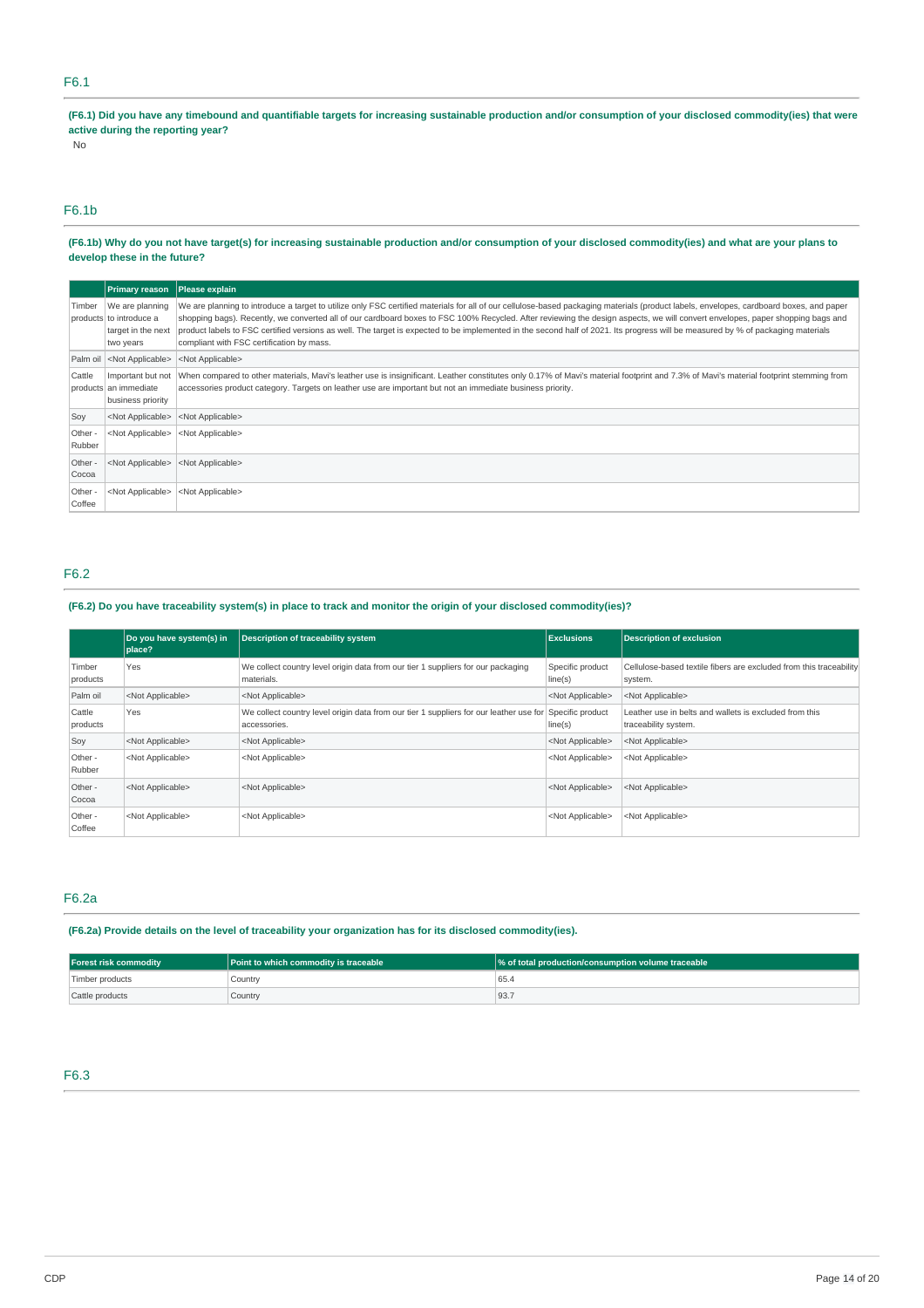# **(F6.3) Have you adopted any third-party certification scheme(s) for your disclosed commodity(ies)?**

|                 | Third-party certification scheme adopted?                                        | % of total production and/or consumption volume certified |
|-----------------|----------------------------------------------------------------------------------|-----------------------------------------------------------|
| Timber products | No, we have not adopted any third-party certification schemes for this commodity | <not applicable=""></not>                                 |
| Palm oil        | <not applicable=""></not>                                                        | <not applicable=""></not>                                 |
| Cattle products | No, we have not adopted any third-party certification schemes for this commodity | <not applicable=""></not>                                 |
| Soy             | <not applicable=""></not>                                                        | <not applicable=""></not>                                 |
| Other - Rubber  | <not applicable=""></not>                                                        | <not applicable=""></not>                                 |
| Other - Cocoa   | <not applicable=""></not>                                                        | <not applicable=""></not>                                 |
| Other - Coffee  | <not applicable=""></not>                                                        | <not applicable=""></not>                                 |

# F6.4

# (F6.4) For your disclosed commodity(ies), do you have a system to control, monitor, or verify compliance with no conversion and/or no deforestation **commitments?**

|                    | A system to<br>control, monitor<br>or verify<br>compliance                 | <b>Comment</b>                                                                                                                                                                                                                                                                                                                                                                                                                                                                                                                                                                      |
|--------------------|----------------------------------------------------------------------------|-------------------------------------------------------------------------------------------------------------------------------------------------------------------------------------------------------------------------------------------------------------------------------------------------------------------------------------------------------------------------------------------------------------------------------------------------------------------------------------------------------------------------------------------------------------------------------------|
| Timber             | No, but we plan<br>products to develop one<br>within the next<br>two years | We are planning to set a target to utilize only FSC certified materials for all of our cellulose-based packaging materials (envelopes, cardboard boxes and paper shopping bags).<br>Recently, we converted all of our cardboard boxes to FSC 100% Recycled. After reviewing the design aspects, we will convert envelopes, paper shopping bags and product labels to<br>FSC certified versions as well. The target is expected to be implemented in the second half of 2021. Its progress will be measured by % of packaging materials compliant with FSC<br>certification by mass. |
| Palm oil           | <not applicable=""></not>                                                  | <not applicable=""></not>                                                                                                                                                                                                                                                                                                                                                                                                                                                                                                                                                           |
| Cattle<br>products | N <sub>0</sub>                                                             |                                                                                                                                                                                                                                                                                                                                                                                                                                                                                                                                                                                     |
| Soy                | <not applicable=""></not>                                                  | <not applicable=""></not>                                                                                                                                                                                                                                                                                                                                                                                                                                                                                                                                                           |
| Other -<br>Rubber  | <not applicable=""></not>                                                  | <not applicable=""></not>                                                                                                                                                                                                                                                                                                                                                                                                                                                                                                                                                           |
| Other -<br>Cocoa   | <not applicable=""></not>                                                  | <not applicable=""></not>                                                                                                                                                                                                                                                                                                                                                                                                                                                                                                                                                           |
| Other -<br>Coffee  | <not applicable=""></not>                                                  | <not applicable=""></not>                                                                                                                                                                                                                                                                                                                                                                                                                                                                                                                                                           |

# F6.7

# (F6.7) Are you working with smallholders to support good agricultural practices and reduce deforestation and/or conversion of natural ecosystems?

|                    | Are you working with<br>smallholders?             | Type of smallholder engagement<br>approach | Smallholder engagement<br>approach | Number of smallholders<br>engaged | Please explain                       |
|--------------------|---------------------------------------------------|--------------------------------------------|------------------------------------|-----------------------------------|--------------------------------------|
| Timber<br>products | No, not working with smallholders                 | <not applicable=""></not>                  | <not applicable=""></not>          | <not applicable=""></not>         | We are not working with smallhoders. |
| Palm oil           | <not applicable=""></not>                         | <not applicable=""></not>                  | <not applicable=""></not>          | <not applicable=""></not>         | <not applicable=""></not>            |
|                    | Cattle products No, not working with smallholders | <not applicable=""></not>                  | <not applicable=""></not>          | <not applicable=""></not>         | We are not working with smallhoders. |
| Soy                | <not applicable=""></not>                         | <not applicable=""></not>                  | <not applicable=""></not>          | <not applicable=""></not>         | <not applicable=""></not>            |
| Other - Rubber     | <not applicable=""></not>                         | <not applicable=""></not>                  | <not applicable=""></not>          | <not applicable=""></not>         | <not applicable=""></not>            |
| Other - Cocoa      | <not applicable=""></not>                         | <not applicable=""></not>                  | <not applicable=""></not>          | <not applicable=""></not>         | <not applicable=""></not>            |
| Other - Coffee     | <not applicable=""></not>                         | <not applicable=""></not>                  | <not applicable=""></not>          | <not applicable=""></not>         | <not applicable=""></not>            |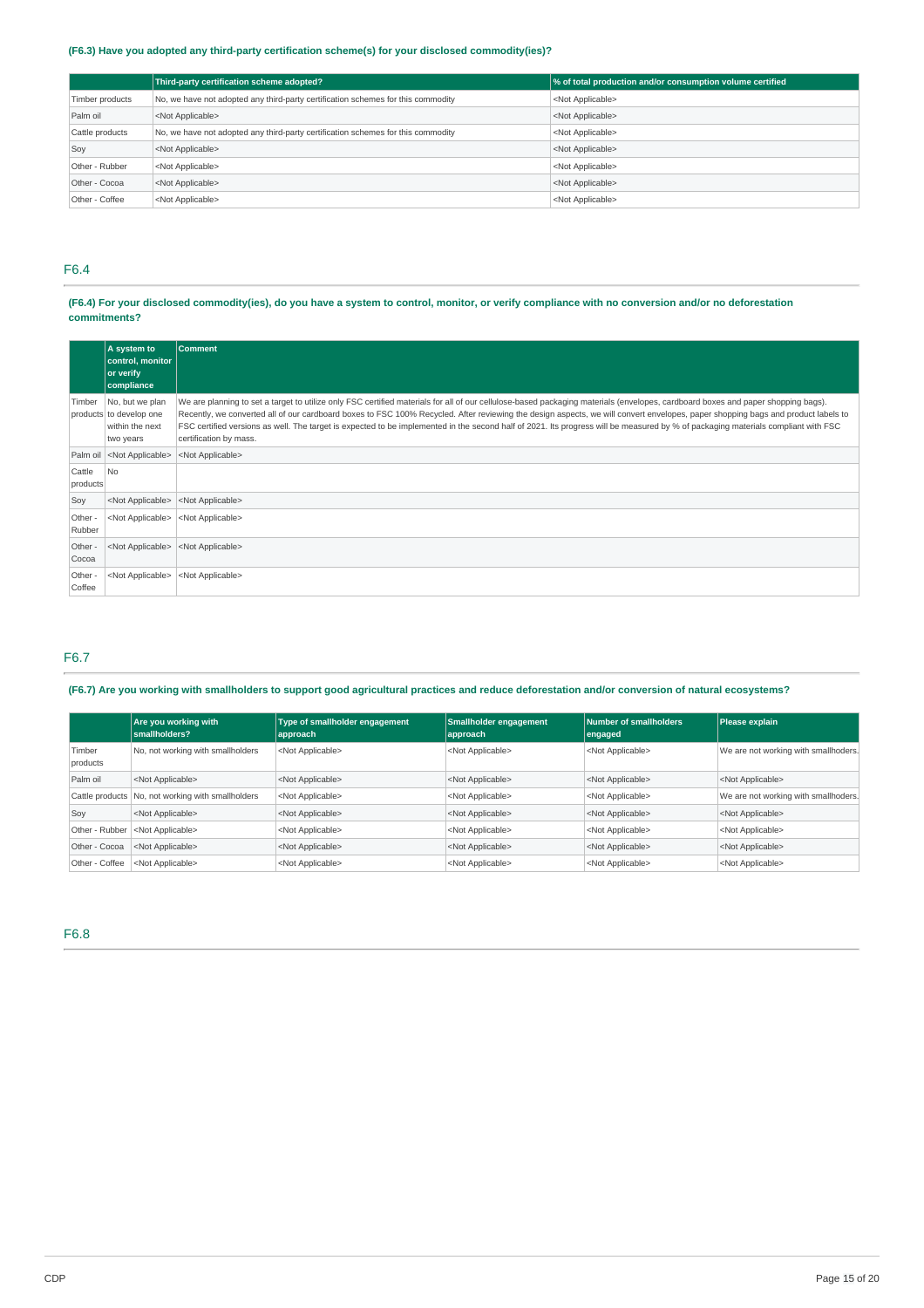### (F6.8) Are you working with your direct suppliers to support and improve their capacity to comply with your forests-related policies, commitments, and other **requirements?**

|                                                                                                                                                                                                                                             | Are you<br>working<br>with direct supplier | <b>Type of</b><br>direct<br>suppliers? engagement approach<br>approach | <b>Direct</b><br>supplier<br>engagement                           | % of<br>suppliers<br>engaged | Please explain                                                                                                                                                                                                                                                                                                                                                                                                                                                                                                                                                                                                                                                         |
|---------------------------------------------------------------------------------------------------------------------------------------------------------------------------------------------------------------------------------------------|--------------------------------------------|------------------------------------------------------------------------|-------------------------------------------------------------------|------------------------------|------------------------------------------------------------------------------------------------------------------------------------------------------------------------------------------------------------------------------------------------------------------------------------------------------------------------------------------------------------------------------------------------------------------------------------------------------------------------------------------------------------------------------------------------------------------------------------------------------------------------------------------------------------------------|
| Timber<br>products working                                                                                                                                                                                                                  | Yes.<br>with direct<br>suppliers           | Supply chain Supplier<br>mapping                                       | questionnaires<br>on<br>environmental<br>and social<br>indicators | 100%                         | To better understand our supply chain in terms of environmental performance, we introduced our "Supplier Self-Assessment Questionnaire". The<br>questionnaire had a total of 160 questions and was shared with all of our 115 tier 1 and 289 tier 2 suppliers. In the short term we aim to introduce<br>environmental audits to our supply chain to improve the reliability of the environmental data provided by our suppliers. In the mid-term we aim to<br>introduce incentives to suppliers that are exemplary in terms of their environmental performance. With our All Blue strategy, we aim to become a<br>transformative force across our entire supply chain. |
| Palm oil <not< td=""><td>Applicable<br/>&gt;</td><td><math>&lt;</math>Not<br/>Applicable&gt;</td><td><math>&lt;</math>Not<br/>Applicable&gt;</td><td><math>&lt;</math>Not<br/>Applicabl<br/>e</td><td><not applicable=""></not></td></not<> | Applicable<br>>                            | $<$ Not<br>Applicable>                                                 | $<$ Not<br>Applicable>                                            | $<$ Not<br>Applicabl<br>e    | <not applicable=""></not>                                                                                                                                                                                                                                                                                                                                                                                                                                                                                                                                                                                                                                              |
| Cattle<br>products working                                                                                                                                                                                                                  | Yes,<br>with direct<br>suppliers           | Supply chain Supplier<br>mapping                                       | questionnaires<br>on<br>environmental<br>and social<br>indicators | 100%                         | To better understand our supply chain in terms of environmental performance, we introduced our "Supplier Self-Assessment Questionnaire". The<br>questionnaire had a total of 160 questions and was shared with all of our 115 tier 1 and 289 tier 2 suppliers. In the short term we aim to introduce<br>environmental audits to our supply chain to improve the reliability of the environmental data provided by our suppliers. In the mid-term we aim to<br>introduce incentives to suppliers that are exemplary in terms of their environmental performance. With our All Blue strategy we aim to become a<br>transformative force across our entire supply chain.  |
| Soy                                                                                                                                                                                                                                         | $<$ Not<br>Applicable<br>>                 | $<$ Not<br>Applicable>                                                 | $<$ Not<br>Applicable>                                            | $<$ Not<br>Applicabl<br>e >  | <not applicable=""></not>                                                                                                                                                                                                                                                                                                                                                                                                                                                                                                                                                                                                                                              |
| Other -<br>Rubber                                                                                                                                                                                                                           | $<$ Not<br>Applicable                      | $<$ Not<br>Applicable>                                                 | $<$ Not<br>Applicable>                                            | $<$ Not<br>Applicabl<br>e    | <not applicable=""></not>                                                                                                                                                                                                                                                                                                                                                                                                                                                                                                                                                                                                                                              |
| Other -<br>Cocoa                                                                                                                                                                                                                            | $<$ Not<br>Applicable<br>5                 | $<$ Not<br>Applicable>                                                 | $<$ Not<br>Applicable>                                            | $<$ Not<br>Applicabl<br>e    | <not applicable=""></not>                                                                                                                                                                                                                                                                                                                                                                                                                                                                                                                                                                                                                                              |
| Other -<br>Coffee                                                                                                                                                                                                                           | $<$ Not<br>Applicable<br>$\geq$            | $<$ Not<br>Applicable>                                                 | $<$ Not<br>Applicable>                                            | $<$ Not<br>Applicabl<br>e    | <not applicable=""></not>                                                                                                                                                                                                                                                                                                                                                                                                                                                                                                                                                                                                                                              |

# F6.9

# **(F6.9) Are you working beyond your first-tier supplier(s) to manage and mitigate deforestation risks?**

|                                                                                                                                                                                      | Are you Type of<br>first<br>tier? | working engagement<br>beyond approach<br>with indirect approach<br>suppliers | Indirect<br>supplier<br>engagement                                     | Please explain                                                                                                                                                                                                                                                                                                                                                                                                                                                                                                                                                                                                                                                                    |
|--------------------------------------------------------------------------------------------------------------------------------------------------------------------------------------|-----------------------------------|------------------------------------------------------------------------------|------------------------------------------------------------------------|-----------------------------------------------------------------------------------------------------------------------------------------------------------------------------------------------------------------------------------------------------------------------------------------------------------------------------------------------------------------------------------------------------------------------------------------------------------------------------------------------------------------------------------------------------------------------------------------------------------------------------------------------------------------------------------|
| Timber<br>products working                                                                                                                                                           | Yes,<br>beyond<br>first tier      | Supply chain<br>mapping                                                      | Supplier<br><sub>on</sub><br>environmental<br>and social<br>indicators | To better understand our supply chain in terms of environmental performance, we introduced our "Supplier Self-Assessment Questionnaire". The questionnaire<br>questionnaires had a total of 160 questions and was shared with all of our 115 tier 1 and 289 tier 2 suppliers. In the short term we aim to introduce environmental audits to our<br>supply chain to improve the reliability of the environmental data provided by our suppliers. In the mid-term we aim to introduce incentives to suppliers that are<br>exemplary in terms of their environmental performance. With our All Blue strategy we aim to become a transformative force across our entire supply chain. |
| Palm oil <not< td=""><td>le</td><td><math>&lt;</math>Not<br/>Applicab   Applicable&gt;</td><td><math>&lt;</math>Not<br/>Applicable&gt;</td><td><not applicable=""></not></td></not<> | le                                | $<$ Not<br>Applicab   Applicable>                                            | $<$ Not<br>Applicable>                                                 | <not applicable=""></not>                                                                                                                                                                                                                                                                                                                                                                                                                                                                                                                                                                                                                                                         |
| Cattle<br>products working                                                                                                                                                           | Yes.<br>beyond<br>first tier      | Supply chain<br>mapping                                                      | Supplier<br><b>on</b><br>environmental<br>and social<br>indicators     | To better understand our supply chain in terms of environmental performance, we introduced our "Supplier Self-Assessment Questionnaire". The questionnaire<br>questionnaires had a total of 160 questions and was shared with all of our 115 tier 1 and 289 tier 2 suppliers. In the short term we aim to introduce environmental audits to our<br>supply chain to improve the reliability of the environmental data provided by our suppliers. In the mid-term we aim to introduce incentives to suppliers that are<br>exemplary in terms of their environmental performance. With our All Blue strategy we aim to become a transformative force across our entire supply chain. |
| Soy                                                                                                                                                                                  | $<$ Not<br> e>                    | $<$ Not<br>Applicab Applicable>                                              | N<br>Applicable>                                                       | <not applicable=""></not>                                                                                                                                                                                                                                                                                                                                                                                                                                                                                                                                                                                                                                                         |
| Other -<br>Rubber                                                                                                                                                                    | $<$ Not<br> e>                    | $<$ Not<br>Applicab Applicable>                                              | $<$ Not<br>Applicable>                                                 | <not applicable=""></not>                                                                                                                                                                                                                                                                                                                                                                                                                                                                                                                                                                                                                                                         |
| Other -<br>Cocoa                                                                                                                                                                     | $<$ Not<br> e>                    | $<$ Not<br>Applicab Applicable>                                              | $<$ Not<br>Applicable>                                                 | <not applicable=""></not>                                                                                                                                                                                                                                                                                                                                                                                                                                                                                                                                                                                                                                                         |
| Other -<br>Coffee                                                                                                                                                                    | $<$ Not<br> e>                    | $<$ Not<br>Applicab Applicable>                                              | $<$ Not<br>Applicable>                                                 | <not applicable=""></not>                                                                                                                                                                                                                                                                                                                                                                                                                                                                                                                                                                                                                                                         |

# F6.10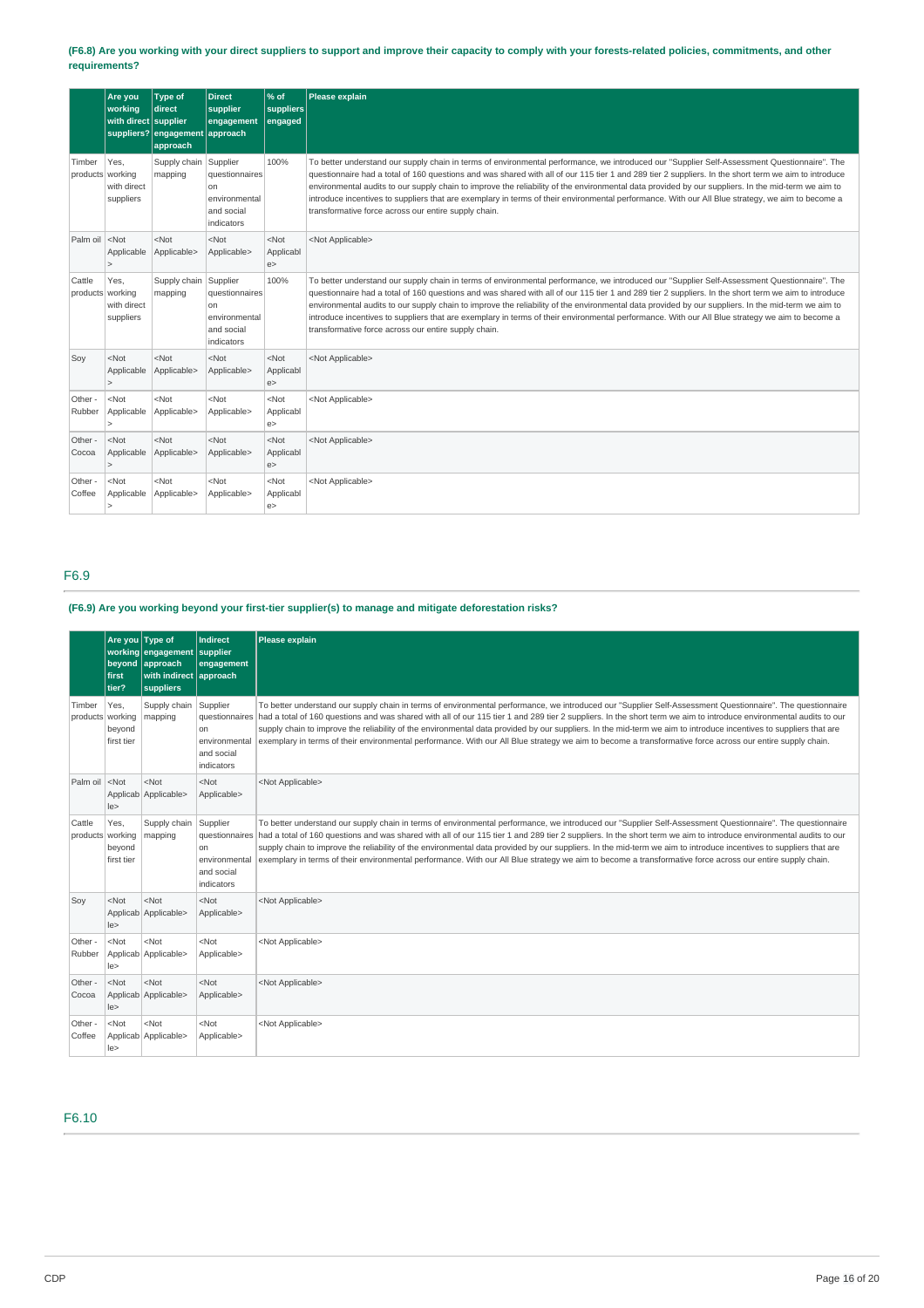#### (F6.10) Do you participate in external activities and/or initiatives to promote the implementation of your forests-related policies and commitments?

**Forest risk commodity** Timber products

#### **Do you participate in activities/initiatives?**

Yes

#### **Activities**

Involved in multi-partnership or stakeholder initiatives

#### **Initiatives**

UN Global Compact Forest Stewardship Council (FSC)

### **Jurisdictional approaches**

<Not Applicable>

### **Please explain**

As a company that aspires to lead the industry's sustainability transformation, Mavi recognizes the importance of taking part in the international sustainability platforms. Accordingly, Mavi became a signatory of United Nations Global Compact (UNGC), the world's largest corporate sustainability initiative. With this signature, the company has declared its commitment to aligning its strategies, ways of doing business, and operations with the ten UNGC principles on human rights, labor, environment, and anticorruption. All of our cardboard boxes used to transport our products are FSC 100% Recycled certified. After reviewing the design aspects, we will convert our product labels, envelopes and paper shopping bags to FSC certified versions as well. We expect to implement a cellulose-based packaging material target in the second half of 2021. Its progress will be measured by % of packaging materials compliant with FSC certification by mass.

#### **Forest risk commodity**

Cattle products

**Do you participate in activities/initiatives?**

Yes

### **Activities**

Involved in multi-partnership or stakeholder initiatives

**Initiatives**

# UN Global Compact

**Jurisdictional approaches**

<Not Applicable>

### **Please explain**

As a company that aspires to lead the industry's sustainability transformation, Mavi recognizes the importance of taking part in the international sustainability platforms. Accordingly, Mavi became a signatory of United Nations Global Compact (UNGC), the world's largest corporate sustainability initiative. With this signature, the company has declared its commitment to aligning its strategies, ways of doing business, and operations with the ten UNGC principles on human rights, labor, environment, and anticorruption.

# F6.11

**(F6.11) Is your organization supporting or implementing project(s) focused on ecosystem restoration and protection?** Yes

F6.11a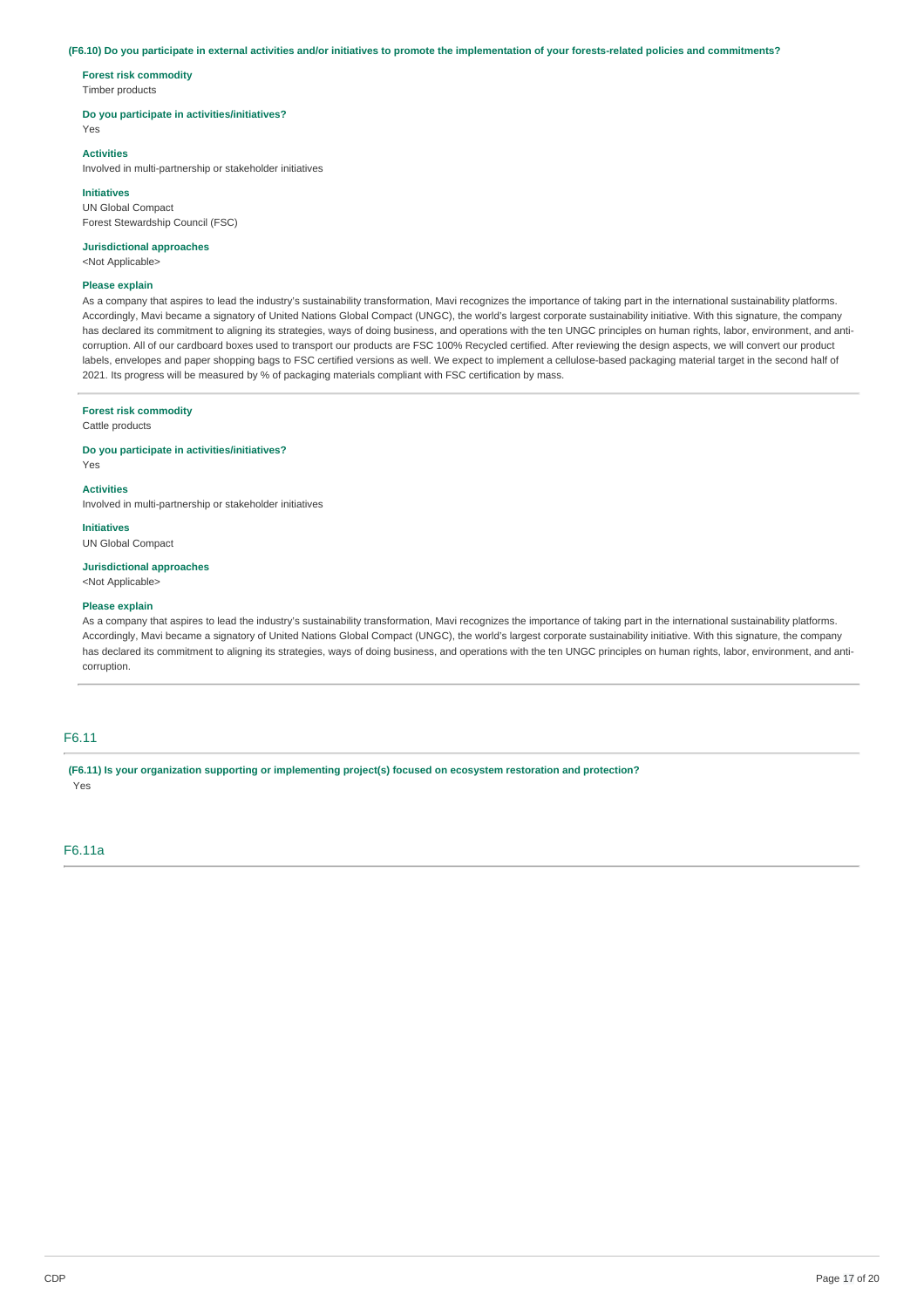#### (F6.11a) Provide details on your project(s), including the extent, duration, and monitoring frequency. Please specify any measured outcome(s).

**Project reference** Project 1

**Project type**

Biodiversity offsetting

**Primary motivation**

Voluntary

#### **Description of project**

As a Mediterranean fashion brand, Mavi has supported the activities of the Ecological Research Society (EKAD) with the Indigo Turtles project since 2014, helping to protect the endangered sea turtles. The aim of the project, which raises awareness about biodiversity, is to protect and ensure the continuity of the Caretta caretta and Chelonia Mydas, two species of sea turtles native to the Mediterranean for 110 million years. EKAD, which focuses its activities on Belek, the largest nesting area in the Mediterranean, has helped over 800 thousand Caretta caretta make it to the sea in the last 21 years. The number of nests, which was only 500, when the activities started in the region has reached 3,200 levels last year. Facing many difficulties, only 40% of hatchling turtles reach the water and only one in a thousand survives. This is why the Indigo Turtles project raises awareness about supporting the survival efforts of the sea turtles and the importance of volunteering. Hundreds of university volunteers join the Indigo Turtles project and camp on the 30km-long beaches for four months, working tirelessly under the scorching sun every day to protect the mature female turtles' eggs from external factors and help hatchlings climbing out of their nests to reach the water. Along with hundreds of university volunteers from Turkey and around the world, customers, scholars, social media followers, brand ambassadors, and employees of Mavi also join the project voluntarily. To date, 120 people from Mavi including directors, managers, and employees have joined the project while 41 people from social media followers, customers, and women scholars have supported the works of EKAD every year in the June-September period. Since the launch of the project, each customer that purchased an Indigo Turtles T-shirt adopted five sea turtles and contributed to the efforts. The T-shirts, designed for all customer groups, are sold in Turkey as well as online stores in the US, Canada, and Germany. Every year, thousands of Mavi customers become voluntary ambassadors of the project with their T-shirts. Mavi has played an effective role in raising awareness about the project and contributed to increasing the number of applications to volunteer every year. In 2020, only university students could volunteer for the program due to the COVID-19 pandemic restrictions.

### **Start year**

2014

#### **Target year** Indefinitely

**Project area to date (Hectares)** 9

**Project area in the target year (Hectares)**

9

**Country/Area** Turkey

**Latitude** 36.828148

**Longitude** 31.195557

**Monitoring frequency Annually** 

**Measured outcomes to date** Biodiversity

### **Please explain**

With Ecological Research Society (EKAD), we are monitoring various metrics to measure the effectiveness of our Indigo Turtles project. Compared to 2014, number of turtle nests increased by 60% (1998 to 3191) and the number of hatchlings that reach the sea increased by 100% (56643 to 114375) in 2020.

### F7. Verification

# F7.1

**(F7.1) Do you verify any forests information reported in your CDP disclosure?** No, we are waiting for more mature verification standards/processes

F8. Barriers and challenges

# F8.1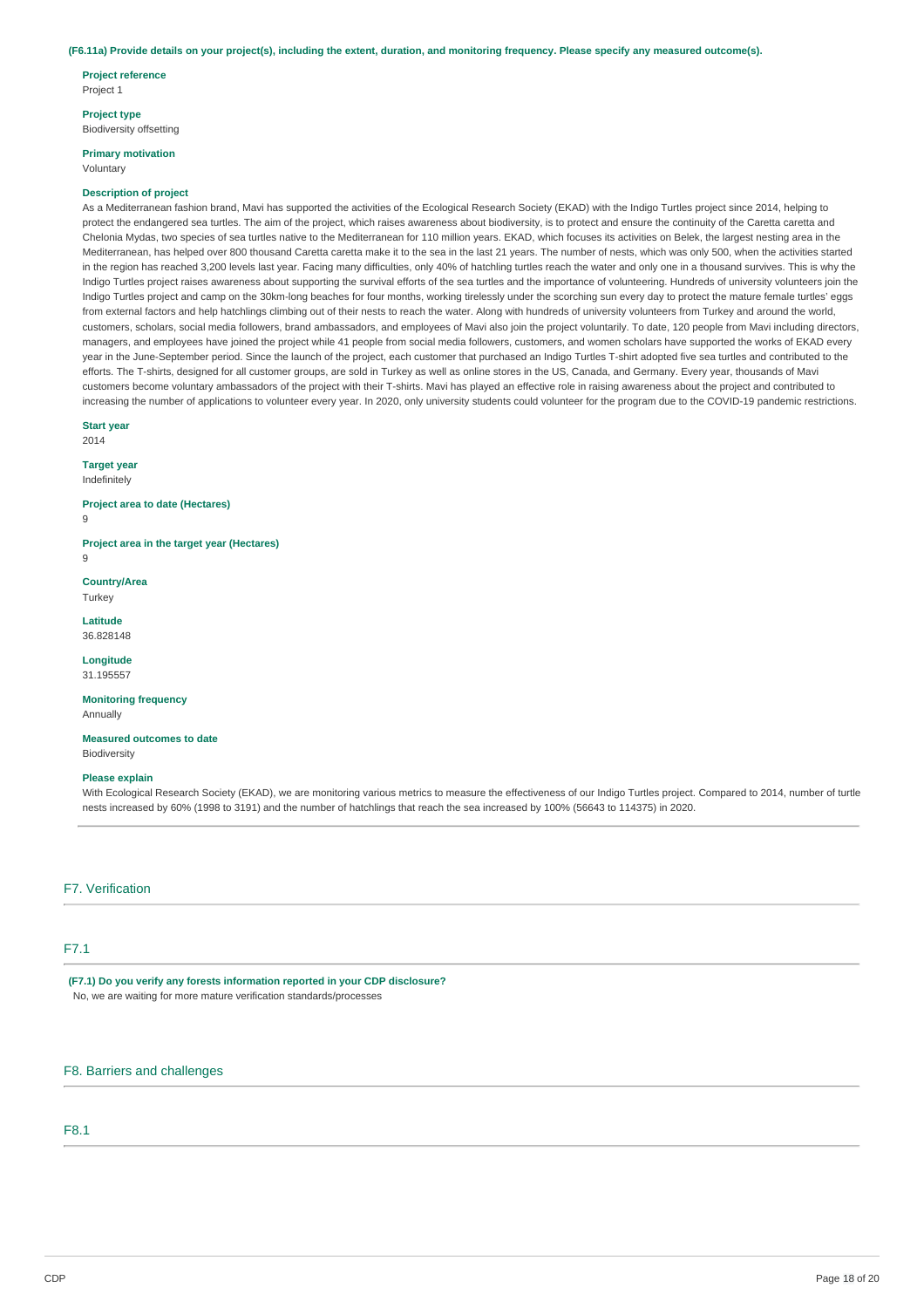(F8.1) Describe the key barriers or challenges to eliminating deforestation and/or conversion of other natural ecosystems from your direct operations or from **other parts of your value chain.**

# **Forest risk commodity**

Timber products

# **Coverage**

Supply chain

#### **Primary barrier/challenge type** Limited availability of certified materials

**Comment**

#### **Forest risk commodity** Cattle products

**Coverage**

# Supply chain

# **Primary barrier/challenge type**

Lack of regulatory control and enforcement from local governments

### **Comment**

**Forest risk commodity**

Cattle products

**Coverage** Supply chain

**Primary barrier/challenge type**

Cost of sustainably produced/certified products

### **Comment**

# F8.2

(F8.2) Describe the main measures that would improve your organization's ability to manage its exposure to deforestation and/or conversion of other natural **ecosystems.**

### **Forest risk commodity** Timber products

**Coverage**

Supply chain

### **Main measure**

Increased demand for certified products

## **Comment**

**Forest risk commodity** Cattle products

**Coverage**

Supply chain

### **Main measure**

Increased knowledge on commodity driven deforestation and forest degradation

### **Comment**

# F17 Signoff

# F-FI

(F-FI) Use this field to provide any additional information or context that you feel is relevant to your organization's response. Please note that this field is optional **and is not scored.**

## F17.1